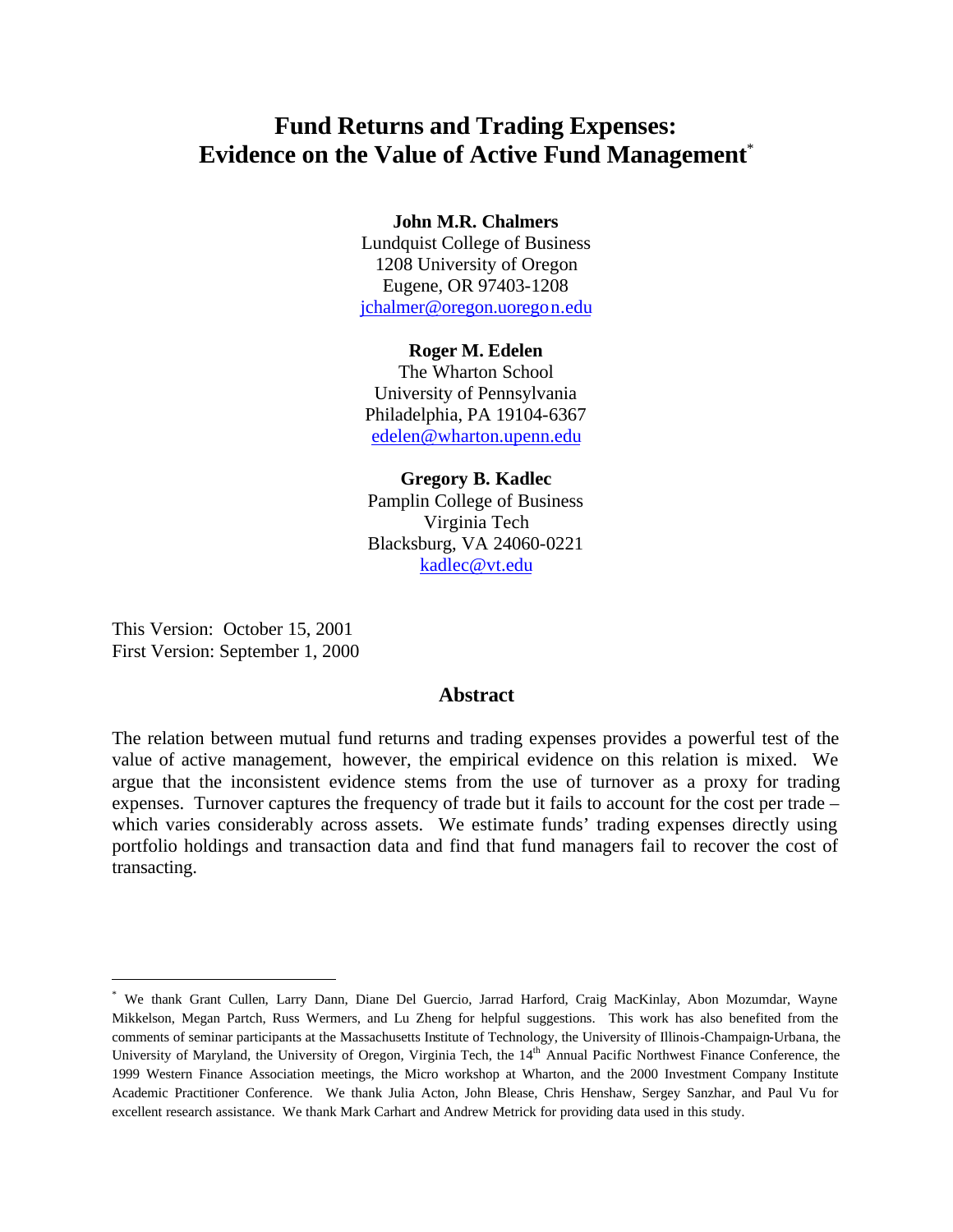# **Fund Returns and Trading Expenses: Evidence on the Value of Active Fund Management**

# **Abstract**

The relation between mutual fund returns and trading expenses provides a powerful test of the value of active management, however, the empirical evidence on this relation is mixed. We argue that the inconsistent evidence stems from the use of turnover as a proxy for trading expenses. Turnover captures the frequency of trade but it fails to account for the cost per trade – which varies considerably across assets. We estimate funds' trading expenses directly using portfolio holdings and transaction data and find that fund managers fail to recover the cost of transacting.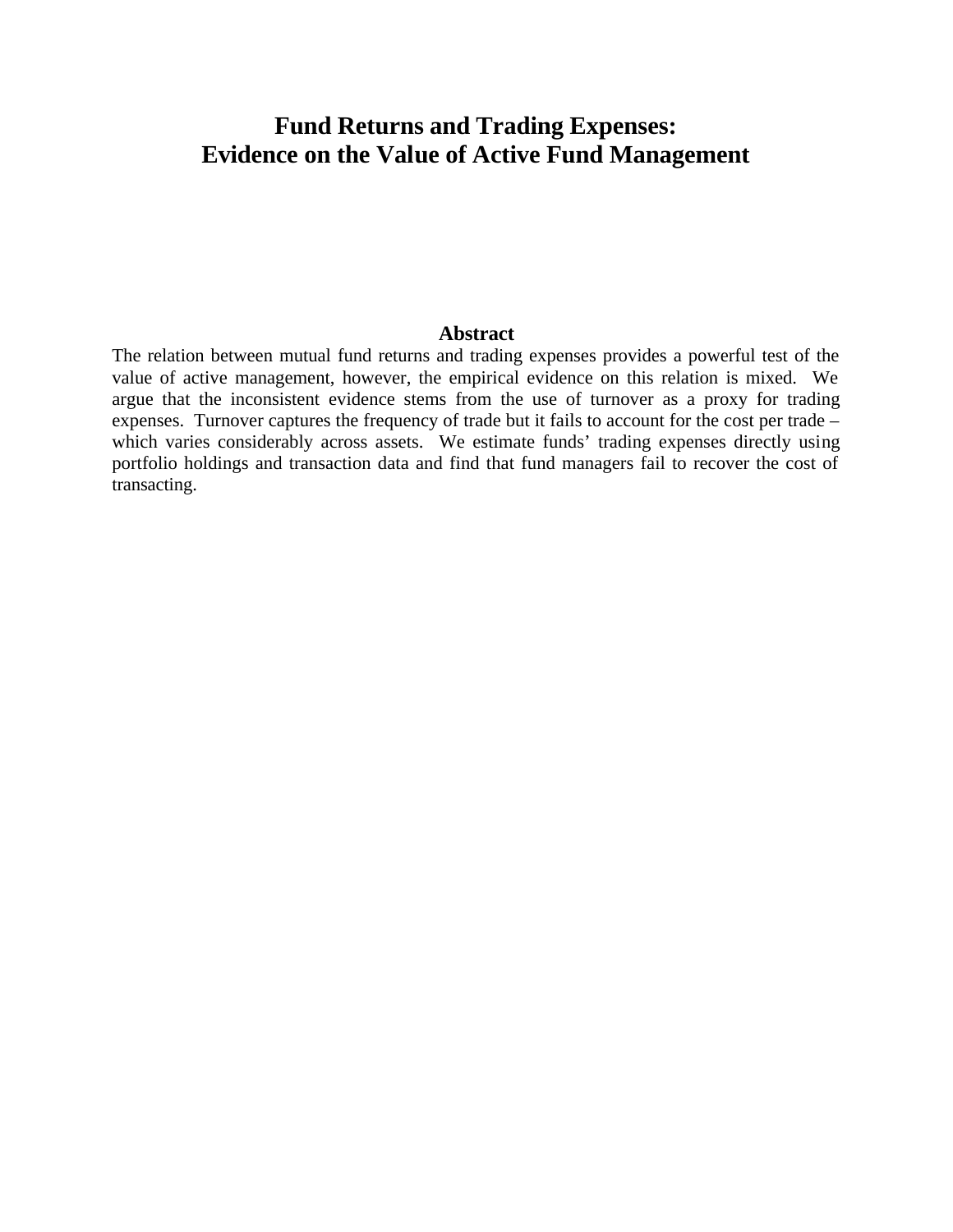# **I. Introduction**

Most studies of mutual fund performance conclude that actively managed funds fail to enhance returns sufficiently to recover the costs of administering the fund. Indeed, one of the most robust finding across mutual fund studies is a negative relation between fund returns and expense ratios. [Jensen (1968), Elton and Gruber (1996), Malkiel (1995), Elton, Gruber, and Blake (1996), Carhart (1997) to name a few]. However, the negative relation between fund returns and expense ratios neither supports nor refutes the hypothesis that active fund management adds value. Many items included in expense ratios, such as legal, accounting, and marketing expenses are necessary to administering a fund but are not related to active management. Therefore, the fact that mutual funds fail to recover these costs does not imply that active management does not add value.

The relation between fund returns and trading expenses provides a more powerful test of the value of active fund management. Like expense ratios, trading expenses reduce fund assets. Thus, under the null hypothesis that active management does not add value, trading expenses should be associated with a one for one reduction in fund returns. However, unlike expense ratios, trading expenses are directly linked to active fund management. Under the alternative hypothesis that active management adds value, fund returns should be positively associated with trading expenses.

Along these lines, a number of studies have examined the relation between fund returns and trading *activity.* Elton, Gruber, Das, and Hlavka (1993) and Carhart (1997) find that turnover is negatively related to fund returns, Wermers (2000) finds that turnover is not associated with fund returns, and Dahlquist, Engstrom, and Soderlind (2000), and Chen, Jegadeesh and Wermers (2001) find that turnover is positively associated with fund returns.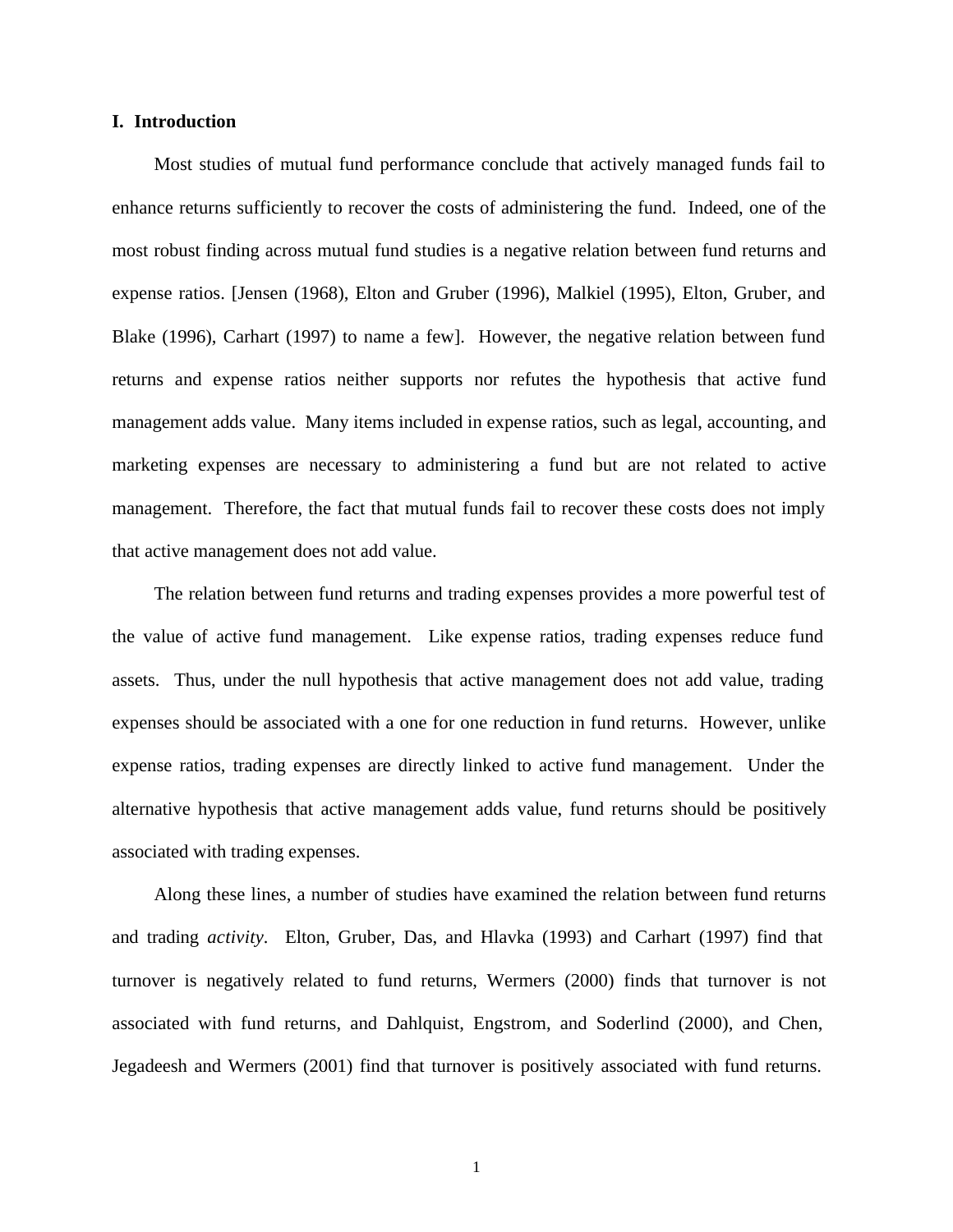Edelen (1999) decomposes funds' trading activity into a non-discretionary component related to flow (i.e., liquidity motivated trading) and a discretionary component and finds that the former is negatively related to fund returns whereas the latter is not related to fund returns. Thus, studies of the relation between fund returns and trading activity have left us with ambiguous conclusions regarding the merits of active management.

We conjecture that this ambiguity may arise because these studies focus on trading activity (turnover) as opposed to the more economically relevant variable – trading expenses. Turnover is likely to be an unreliable proxy for funds trading expenses because it does not account for heterogeneity in the per-unit cost of trading an asset. For example, an uninformed manager that frequently trades assets with low cost-per-trade may incur lower trading expenses than an uninformed manager who infrequently trades assets with high cost-per-trade. *Ceteris paribus*, the estimated relation between fund returns and turnover in this example is positive even though all trading is uninformed. This distinction between turnover and trading expenses (turnover times cost per trade) has been shown to be important in other contexts. Chalmers and Kadlec (1998) show that failure to consider both turnover and cost per trade may lead to incorrect inferences regarding the relation between asset returns and transaction costs.

We estimate equity mutual funds' trading expenses using portfolio holdings and transaction data. We find that the average fund incurs annual trading expenses of 0.75% of assets, and that these expenses vary considerably across funds. Ranking funds into trading expense quintiles, we find a significant -3.2% Carhart-adjusted return differential between the highest and lowest trading expense quintiles. By comparison, we find an insignificant -0.89% Carhart-adjusted return differential between the highest and lowest quintiles when funds are sorted by turnover. Multivariate tests confirm that the negative relation between fund returns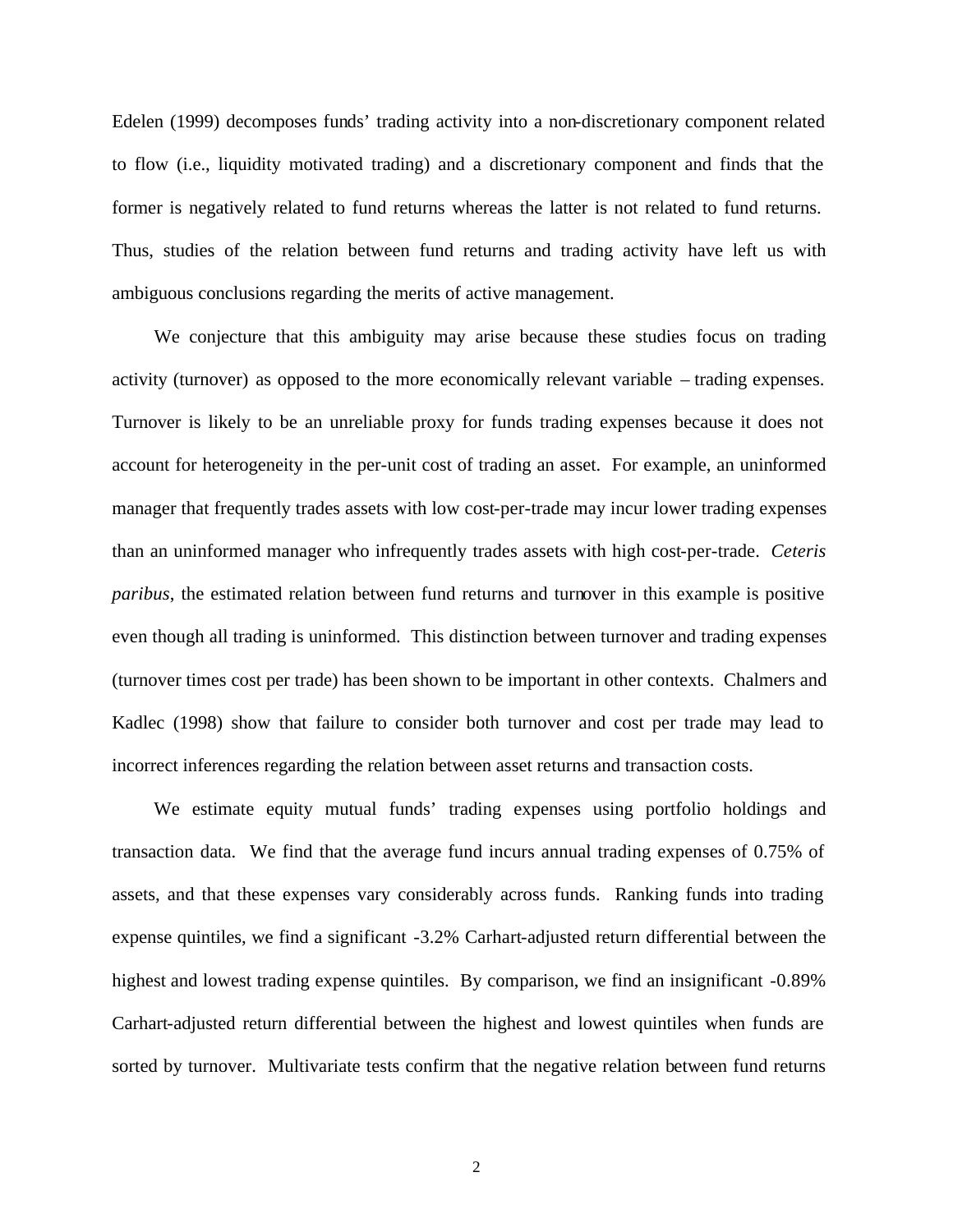and trading expenses is robust to the inclusion of expense ratios and turnover. In brief, we find evidence that the abnormal returns generated by fund managers' trading activity fall short of the expenses they incur trading.

Grinblatt and Titman (1989) and Wermers (2000) also examine mutual fund trading expenses and, in contrast to our study, conclude that active management adds value. In addition to using different samples, our analysis differs from theirs in two respects. First, we estimate funds' trading expenses directly using portfolio holdings and transaction data whereas Grinblatt and Titman and Wermers use less direct methods. We replicate their procedures for our sample and find that their average estimates of trading expenses are similar to our average estimates, though they have considerably more noise. Second, Grinblatt and Titman and Wermers examine average trading expenses for funds sorted by other fund characteristics such as style and turnover. It is difficult to isolate the effect of trading expenses on fund returns from these univariate sorts, as the sorting variable potentially relates to returns due to independent factors. By directly sorting on the variable in question, and controlling for other factors using multivariate Fama-MacBeth (1973) regressions, we more clearly isolate the association between mutual fund returns and trading expenses.

The debate over the value of active fund management has practical relevance to investors and important implications for theoretical models of trading. Grossman and Stiglitz (1980) show that equilibrium informed trading results in trading profits that just cover trading expenses. Thus, if information motivates fund managers' trades, there should be a nonnegative correlation between net fund returns and trading expenses. Our finding of a strong negative correlation rejects that model of fund managers' trading. Rather, our results are consistent with the analysis of Dow and Gorton (1997), who model trading by informed and uninformed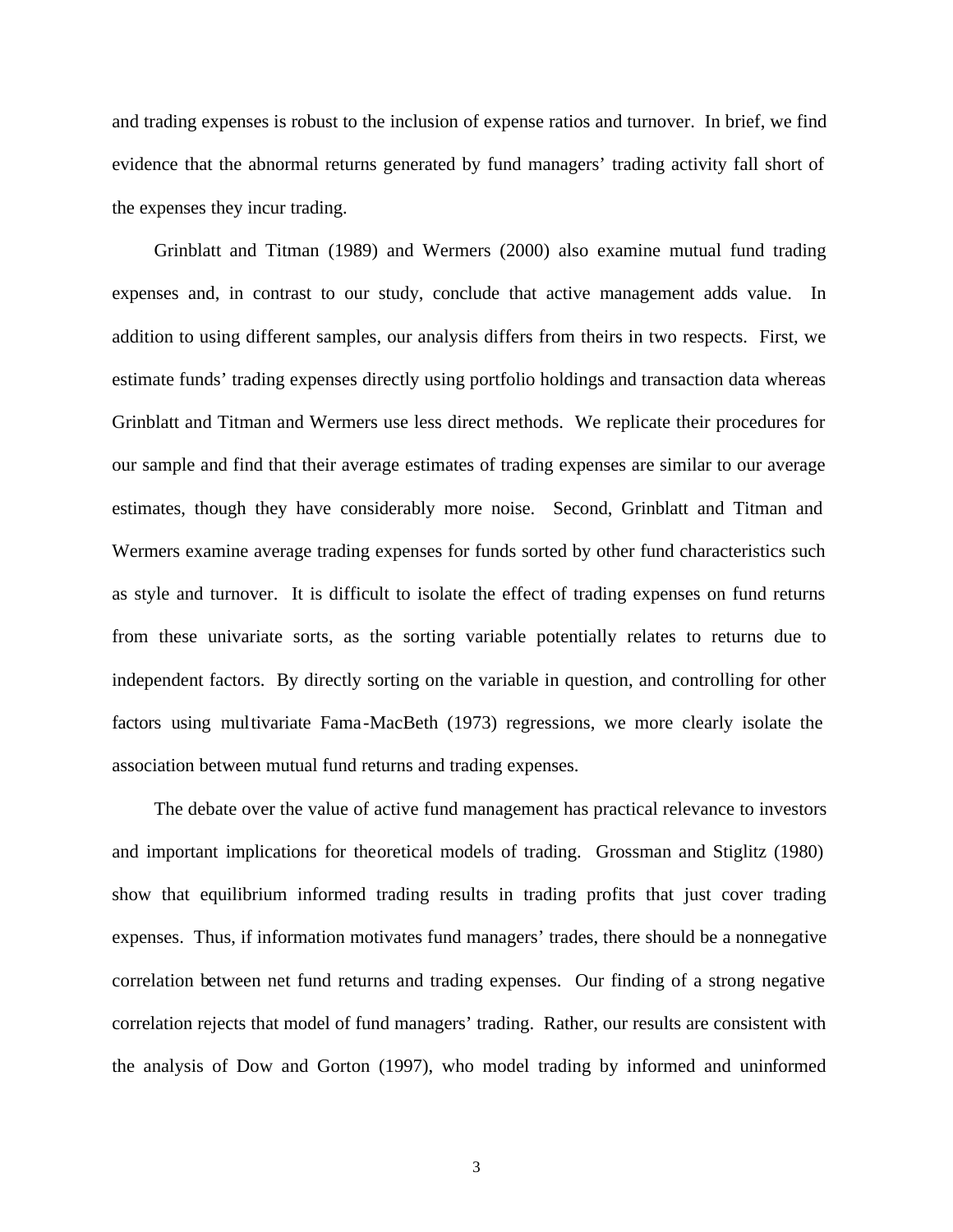agents in the context of delegated portfolio management. In their setting, portfolio managers trade even when the cost that fund investors' bear from that trading exceeds the benefit they receive. Ironically, such trade is rational for the fund manager because it signals that the manager has high information-production ability. Thus, the negative relation between fund returns and trading expenses that we document may reflect agency costs brought about by delegated portfolio management.

The remainder of the paper proceeds as follows. Section II describes our sample selection, data sources, and methodology used to estimate funds' trading expenses. Section III provides an analysis of the determinants of fund trading expenses and shows why turnover fails to adequately capture trading expenses. Section IV examines the relation between fund returns and trading expenses. Section V concludes the study.

# **II. Sample Selection, Data Sources, and Methodology**

#### *A. Sample selection and data sources*

Following Edelen (1999), 165 funds are randomly sampled from the 1987 summer volume of Morningstar's *Sourcebook*. Twenty-nine funds are dropped because portfolio holdings data are unavailable. Four funds are dropped because the funds held less than 50% of their assets in equity for the entire sample period (1984-1991). We require a minimum of 50% of assets in equity because our trading cost data are limited to equity securities. The final sample contains 132 funds. Using CRSP mutual fund investment objective classifications, the sample is 25% aggressive growth funds, 39% growth funds, 28% growth and income funds, and 8%, income funds. Table 1 panel A provides evidence that our sample is representative of CRSP mutual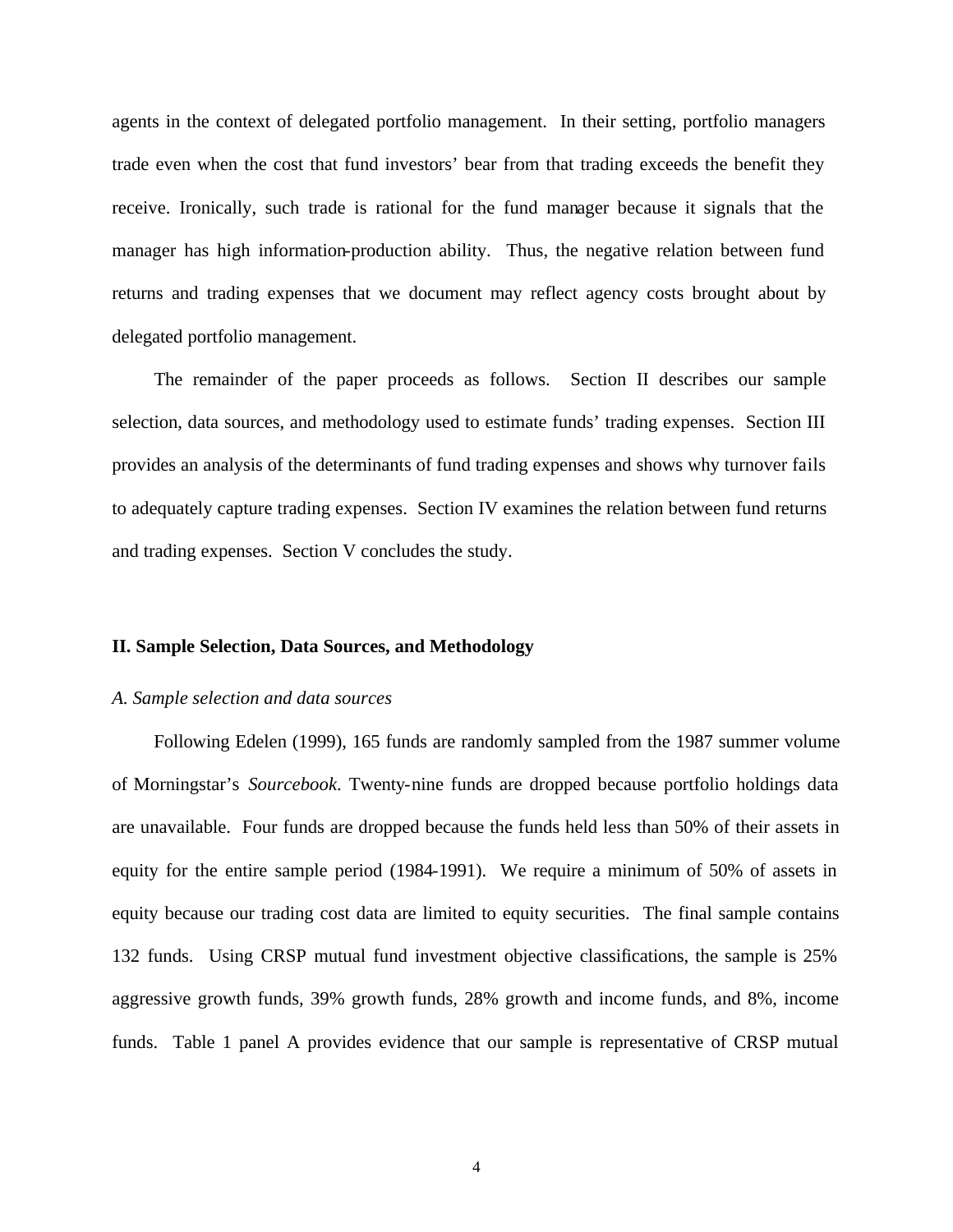funds in terms of style classification, total assets, expense ratio, turnover, average return, age, and survival.

Table 1 panel B provides descriptive statistics of our sample funds' stock holdings. Specifically, we compare the stocks held by the sample funds to the universe of stocks traded on the New York Stock Exchange (NYSE), American Stock Exchange (ASE), or National Association of Security Dealers Automatic Quotation (NASDAQ) market. Each quarter we form deciles for the universe of stocks based on various characteristics.<sup>1</sup> We then compute the average decile of sample fund stocks relative to the universe for each characteristic. From panel B, the average fund holds 82 stocks. Relative to the median (decile 5.5), the stocks held by our sample funds have larger capitalization (decile 9.2), higher dividend yields (decile 7.0), higher share prices (decile 8.7), lower effective spreads (decile 2.1), lower return volatility (decile 3.6), median beta risk (decile 5.4), median book to market ratios (decile 5.2), and higher prior-year returns (decile 6.8). The sample fund holdings are consistent with Del Guercio (1996), Falkenstein (1996), Gompers and Metrick (1998), and Daniel, Grinblatt, Titman and Wermers (1997) who report that institutional investors have preferences for large, liquid stocks with high past returns, and median book-to-market ratios. From table 1 we conclude that our sample is representative of the general population of mutual funds.

## *B. Estimating fund trading expenses*

 $\overline{a}$ 

We consider two components to funds' trading expenses – bid-ask spreads and brokerage commissions. We estimate funds' bid-ask spread expenses using portfolio holdings and transaction data. The holdings data for each fund are hand-collected from volumes of *Spectrum* 

<sup>&</sup>lt;sup>1</sup> Data on stock returns, prices, shares outstanding, and dividend yield are obtained from the CRSP daily returns files. Data on book value of equity is obtained from Compustat's industrial research and tertiary file. Effective spreads are estimated using transaction prices and bid-ask quotes obtained from the Institute for the Study of Securities Markets (ISSM) transaction files.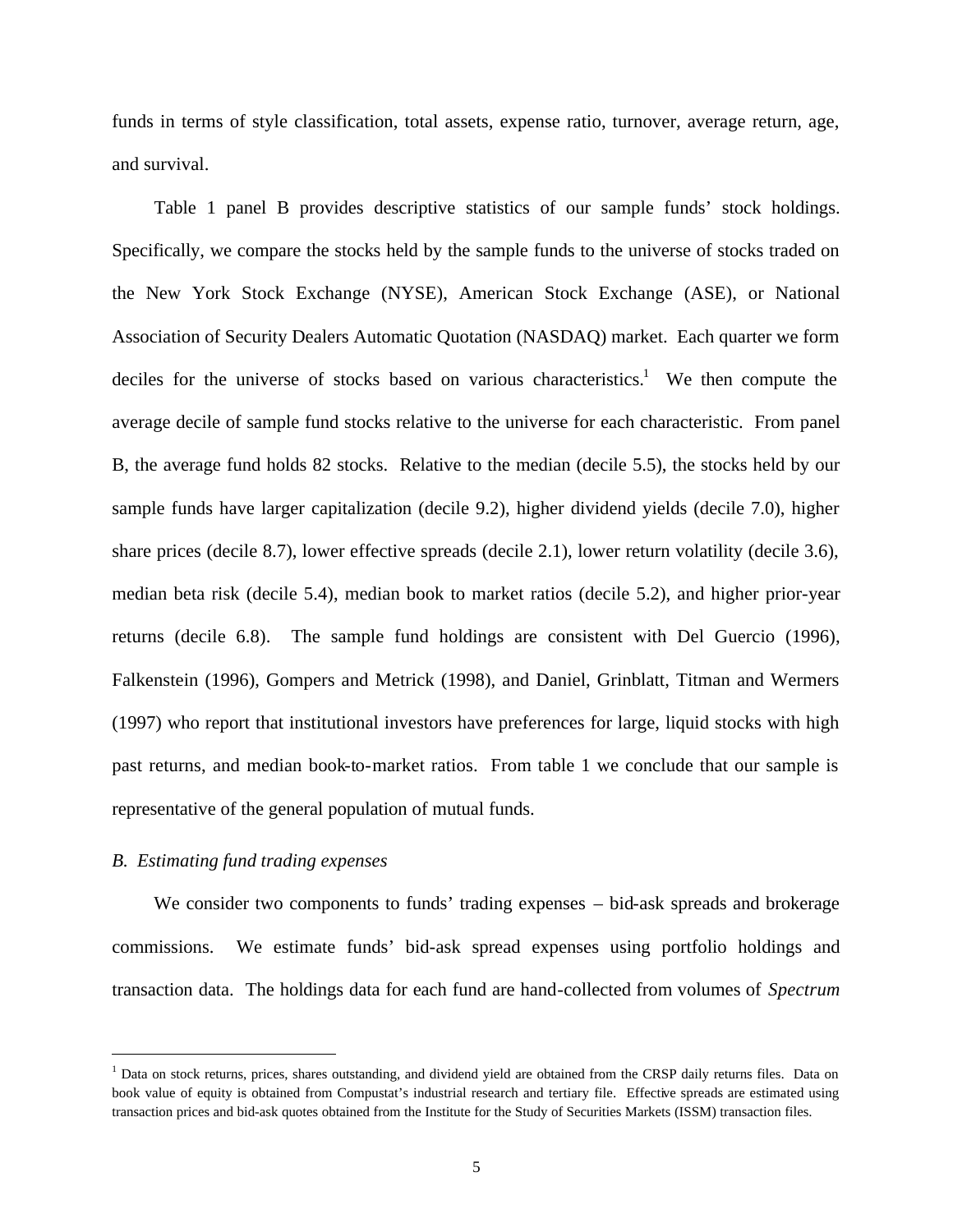*II*. *Spectrum II,* published by CDA Investment Technologies, Inc., provides quarterly snapshots of funds' equity holdings and is used extensively by Grinblatt and Titman (1989) and Wermers  $(1999).$ <sup>2</sup> We collect holdings data from January 1984 through December 1991. Quarterly holdings are available for 90% of the sample while 10% are available semi-annually. Using these holdings data, we infer the funds' quarterly (semi-annual) trading activity in each stock from changes in the position of stocks held after adjusting for stock splits and CDA reporting adjustments.<sup>3</sup>

There are potential limitations to estimating funds' trading activity using the CDA data. First, if a stock is bought and sold between disclosure dates we do not capture the trade. Second, we do not capture trades in bonds and other fixed-income securities with these data. We can, however, provide some calibration of our estimates of trading activity. For 75% of our sample observations, the total purchases and sales activity of the fund is recorded in the SEC's N-SAR report. Using this information we find that our estimates capture 87% of the funds' total trading volume.

Data for estimating bid-ask spread costs associated with fund trades are obtained from the Institute for the Study of Securities Markets (ISSM) transaction files. For stocks listed on either the ASE or NYSE, we estimate a funds' spread cost when trading stock *i* in quarter *t* using the volume-weighted average effective spread for all trades recorded in the ISSM database for stock *i* in quarter *t*:

 $\overline{a}$ 

 $2$  Wermers (1999) provides an excellent description of the data-collection process used by CDA. Because we have collected the data from hard-copy volumes, our data may not reflect updates that CDA has made to correct errors, and we may have introduced errors by way of data entry.

<sup>&</sup>lt;sup>3</sup> CDA reports are issued at quarter-end in March, June, September, and December. For funds that report holdings for other quarter-end months, say January, April, July, October, CDA reports January's holdings in March. However, CDA updates the January holdings for any splits or other stock distributions that occur in February or March.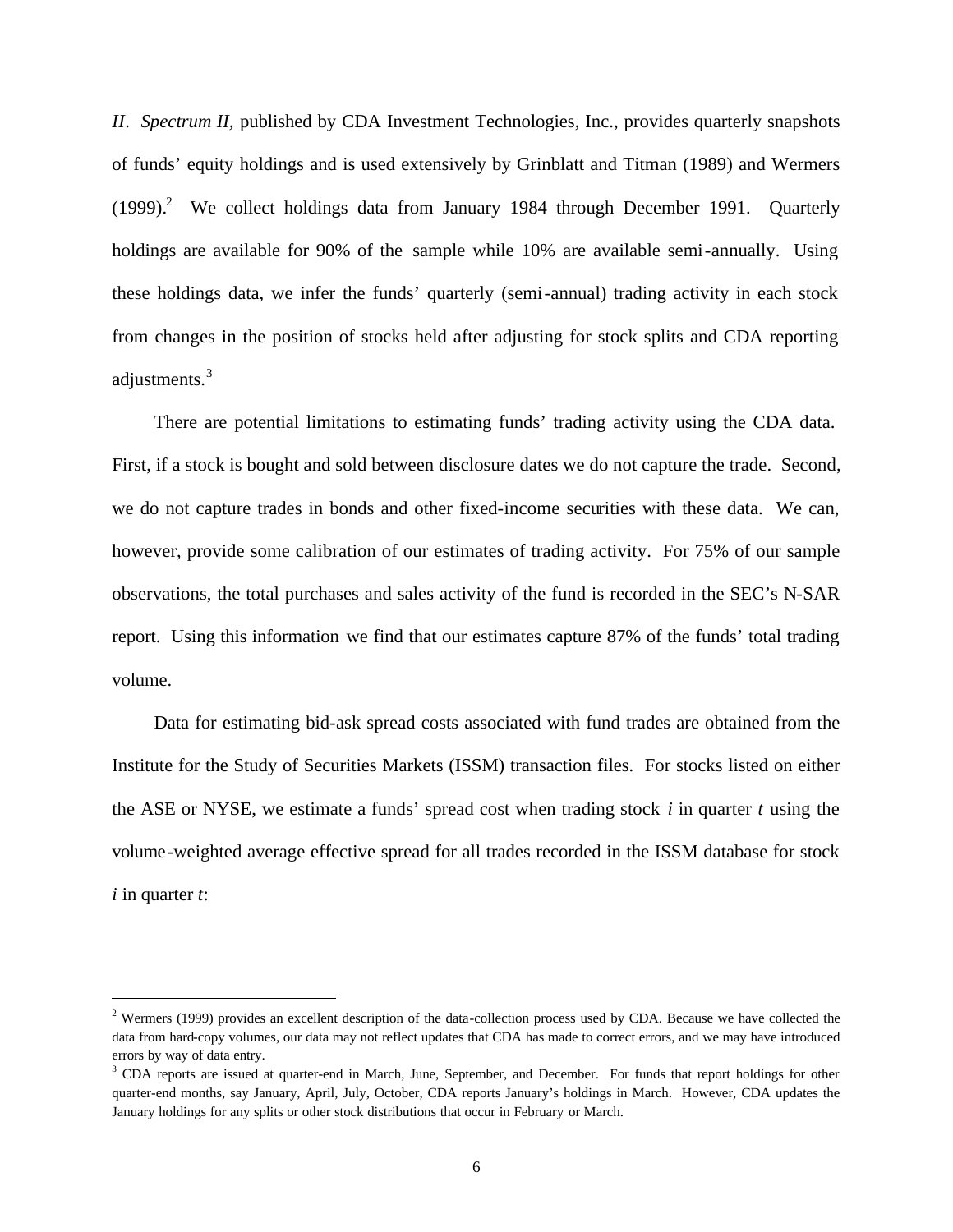? ? ? ? ? ? ? ? ? ? ? ? ? ? ? ? ? ? ? ? ? *K k K k ik ik ik ik ik it Shrs Shrs M P M* 1 1 effective spread , (1)

where *k* ranges over the set of all transactions in the ISSM database for stock *i* in quarter *t*;  $P_{ik}$  is the transaction price; M*ik-*is the midpoint of the bid and ask quotes immediately preceding transaction  $k$ ; and  $Shrs_{ik}$  is the number of shares traded.

The ISSM transaction data covers stocks that are listed on either the ASE or the NYSE. By value 20% of our sample fund holdings are listed on the NASDAQ, for which we do not have transaction data. To estimate effective spreads for these stocks, each quarter we assign all stocks listed on CRSP (NYSE, ASE and NASDAQ) to deciles based on share price. Within each shareprice decile we assign stocks to deciles according to market value of equity. We then estimate the effective spreads of NASDAQ stocks using the median effective spread for the corresponding price-size cell in the ten-by-ten grid of NYSE/ASE effective spreads. As a gauge of the in-sample reliability of these estimates, the average R-square for the cross-sectional regressions of effective spreads on the corresponding price-rank and size-rank for NYSE/ASE stocks is .71.

We compute each fund's quarterly spread expenditures using our estimates of fund trading activity and spread cost. Specifically, a fund's quarterly spread expenditure is computed as the product of the dollar value of each trade multiplied by the effective spread estimated in equation (1) summed over all trades for the quarter and divided by the value of the fund's assets. Finally, our estimates of funds' trading expenses also consider funds' expenditures on brokerage commissions. Semi-annual data on brokerage commissions paid by funds are obtained from the SEC's N-SAR report. These data are available for 99 of the 132 funds. We estimate brokerage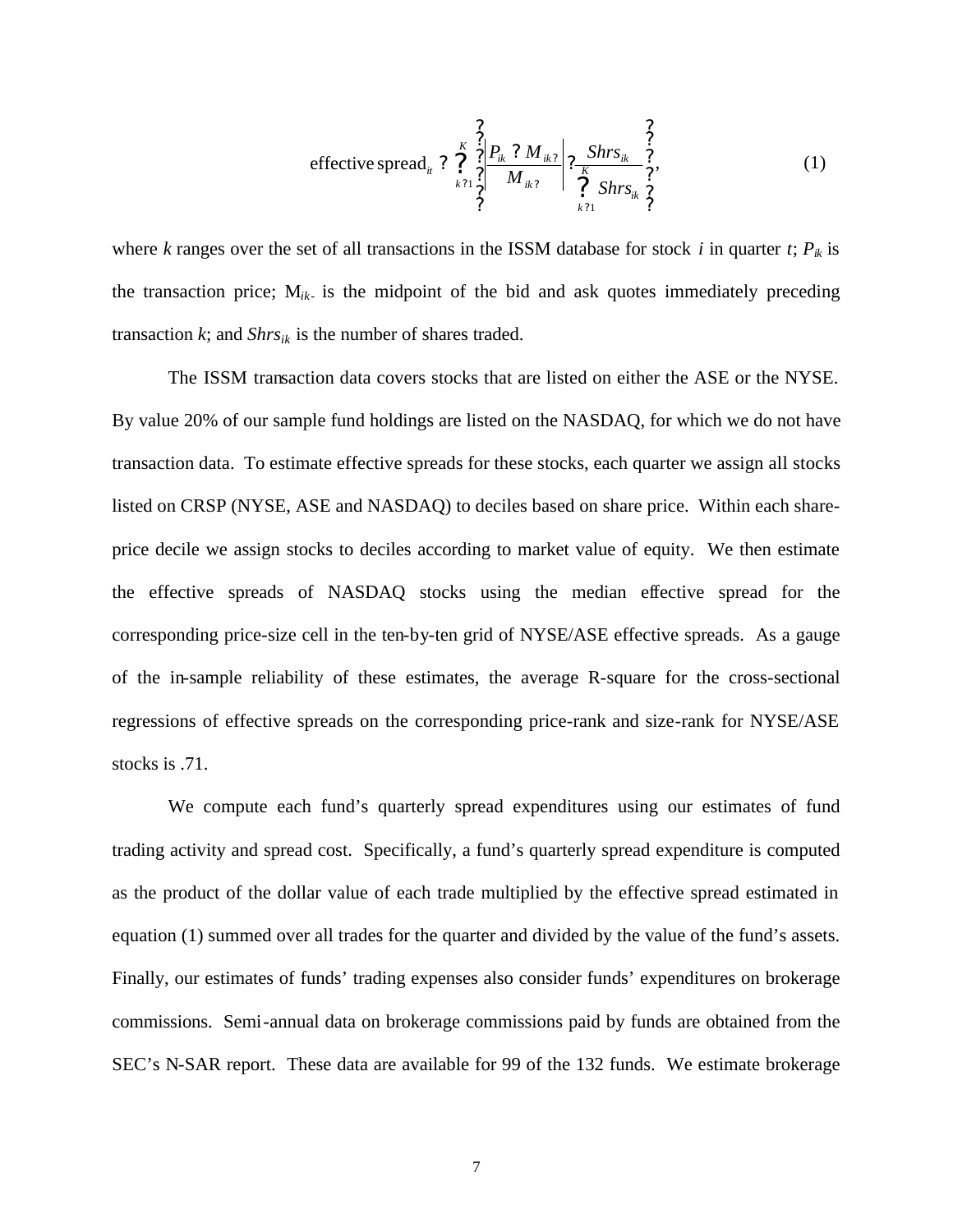commissions for missing observations by assigning the fund the median brokerage commission paid by funds in its particular investment objective during the semi-annual period.

A potential limitation of our spread expenditure estimates is that we assign the same effective spread for all fund trades (in a given stock during a given quarter) regardless of trade size. Trading costs are likely to depend on the size of the trade package (i.e., the quarterly position change) as well as how the trade package is broken up into individual trades. Using data on actual trade packages of institutional investors, Chan and Lakonishok (1995) find that 78% of institution's trade packages are executed over two or more days and that the estimated price impact cost is 1% for buys and 0.35% for sells. Since we do not know how fund position changes are executed during the quarter we apply the average effective spread for a given stock during a given quarter to all fund trades in that stock during the quarter.

For comparison purposes we also estimate funds' trading expenses using the methodologies of Grinblatt and Titman (1989) and Wermers (2000). Grinblatt and Titman estimate trading expenses by comparing actual (net) fund returns to hypothetical (gross) fund returns. Hypothetical fund returns are calculated using CDA portfolio holdings data and CRSP stock price data. They reflect the returns to the portfolio of stocks held by funds, but, unlike actual fund returns, hypothetical fund returns do not include expense ratios, brokerage commissions, or spread costs. The difference between the two returns provides an estimate of total fund costs. An estimate of trading expenses is obtained by subtracting the expense ratio from the difference in returns.

Following Grinblatt and Titman, we estimate trading expenses for our sample funds. Because their approach implicitly assumes that the fund's portfolio is all equity, we limit our analysis to funds with at least 90% equity in their portfolio, a sample of 88 funds. We find that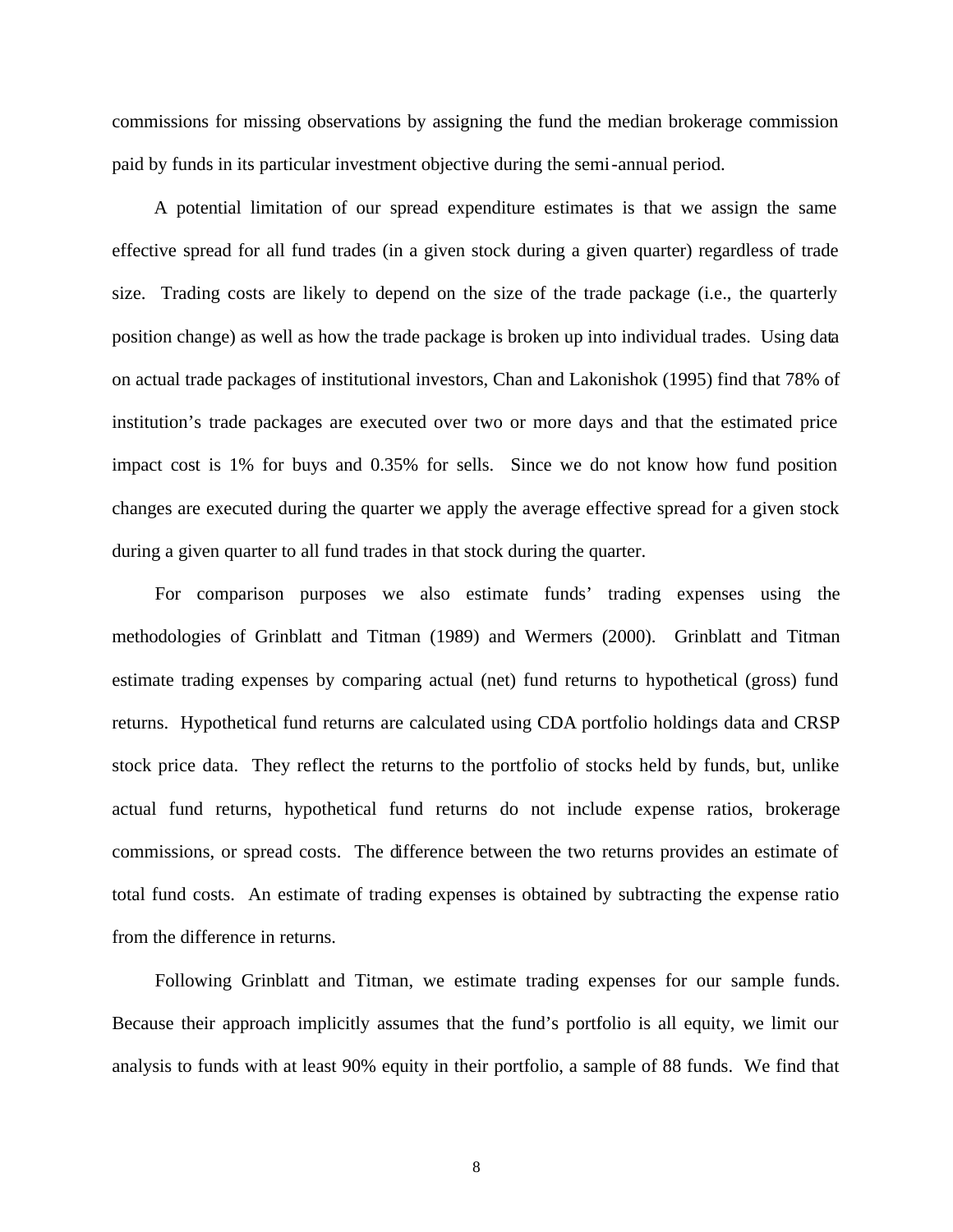the average estimate using their procedure is close to the average estimate using our procedure 1.03 vs 0.92%. These two estimates are statistically indistinguishable. However, their estimates are noisy relative to our estimates.<sup>4</sup> For example, the  $25<sup>th</sup>$  percentile of the Grinblatt and Titman estimates is –1.09% as compared to 0.26% for our estimates. The noise in their estimates is apparent from the fact that negative trading expenses are not plausible.

Wermers (2000) uses portfolio holdings data to estimate funds' trading volume in each stock then estimates per-unit trading costs by conditioning on three stock characteristics (market capitalization, price, exchange) using a regression model fitted in Keim and Madhavan  $(1997)$ .<sup>5</sup> Following Wermers (2000), we estimate funds trading expenses for our sample funds. We find that the average estimate using Wermers' procedure is reasonably close to the average estimate using our procedure 1.01% vs. 0.75%. However, the standard deviation of trading expense estimates using Wermers' procedure is roughly three times the standard deviation of trading expense estimates using our procedure. This could be due to the fact that the Keim and Madhavan (1997) model of trade execution cost has an average adjusted R-square of 6%.

# **III. An analysis of mutual fund trading expenses**

1

Table 2, provides summary statistics of fund expense ratios, spread expenses, brokerage commissions, turnover, and average effective spread of holdings. Panel A reports statistics for the full sample while panel B reports statistics for sub-samples formed by fund investment objective. Expense ratios include advisory, administrative, and 12b-1 distribution fees. From

<sup>&</sup>lt;sup>4</sup> The noise is due to assumptions that that must be made concerning the price at which stocks are purchased and sold in the hypothetical portfolio during the quarter. Our estimate of trading expenses also relies on estimated prices. We use mid-quarter prices when calculating trade value. However, the trade value is then multiplied by spread cost, which is on the order of 1%. Thus, the impact of errors in price estimates on our transaction cost estimate is small. By contrast, in the indirect approach errors in price estimates carry through directly to the transaction cost estimate.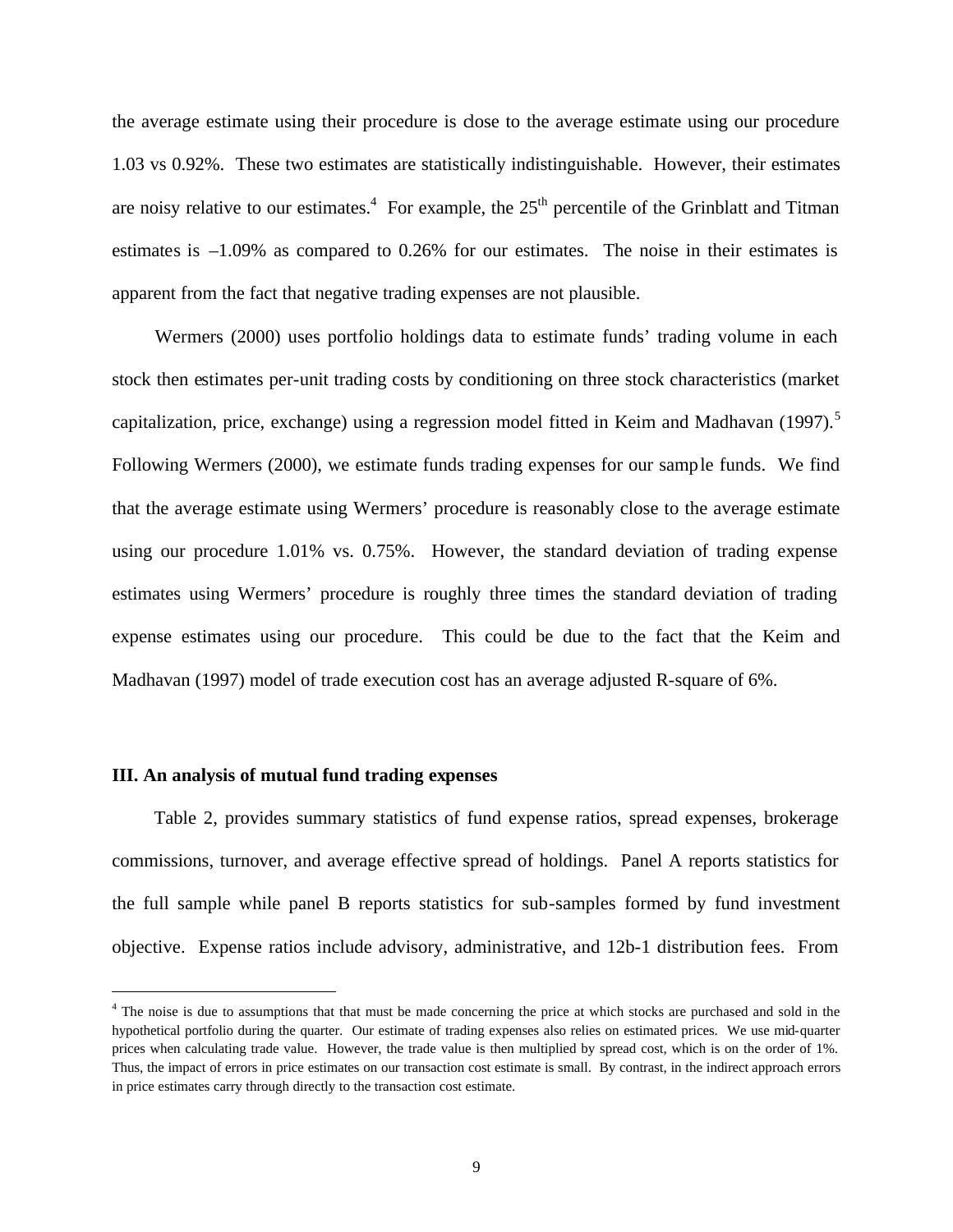Panel A, the average expense ratio is 1.09% of assets, comparable to the average expense ratio of 1.08% in Carhart (1997) and 1.13% in Gruber (1996). Expense ratios do not include spread expenses or brokerage commissions. From Panel A, average annual spread expenses are 0.46% of fund assets and average annual brokerage commissions are 0.28% of fund assets. Summing spread expenses and brokerage commissions, funds' trading activities cost an average of .75% of fund assets annually. Thus, the magnitude of these invisible costs, as Bogle (1994) characterizes them, is comparable to that of the more easily observed expense ratio.

In panel B we provide evidence that turnover is an unreliable proxy for funds' trading expenses. For example, consider growth versus income funds. Growth funds have annual turnover of 78% and annual trading expenses of 0.84% while income funds have annual turnover of 90% and annual trading expenses of 0.65%. If one were to infer funds trading expenses on the basis of turnover, they would erroneously conclude that growth funds have lower trading expenses than income funds. The reason for this error is that turnover fails to account for the cost per trade. On average, the assets of growth funds cost more to trade than the assets of income funds. From panel B, the average effective spread of growth funds' holdings is 0.39 while the average effective spread of income funds' holdings is 0.30. As a result, income funds have lower trading expenses than growth funds despite their higher turnover.

Figure 1 further illustrates why turnover is not a reliable proxy for fund trading expenses. We assign funds to quintiles on the basis of their turnover and average effective spread of holdings. We then compute the average trading expense of funds in each cell of the five by five partition. Panel A reports the average trading expense of funds in each cell while panel B reports the number of funds in each cell. From figure 1, there are many cases where funds have

 $<sup>5</sup>$  Keim and Madhavan (1997) estimate their regression model using data from 1991-1993, Wermers adjusts the trading cost</sup> estimates over time by multiplying the predicted trading cost by a yearly time-adjustment factor taken from Stoll (1995).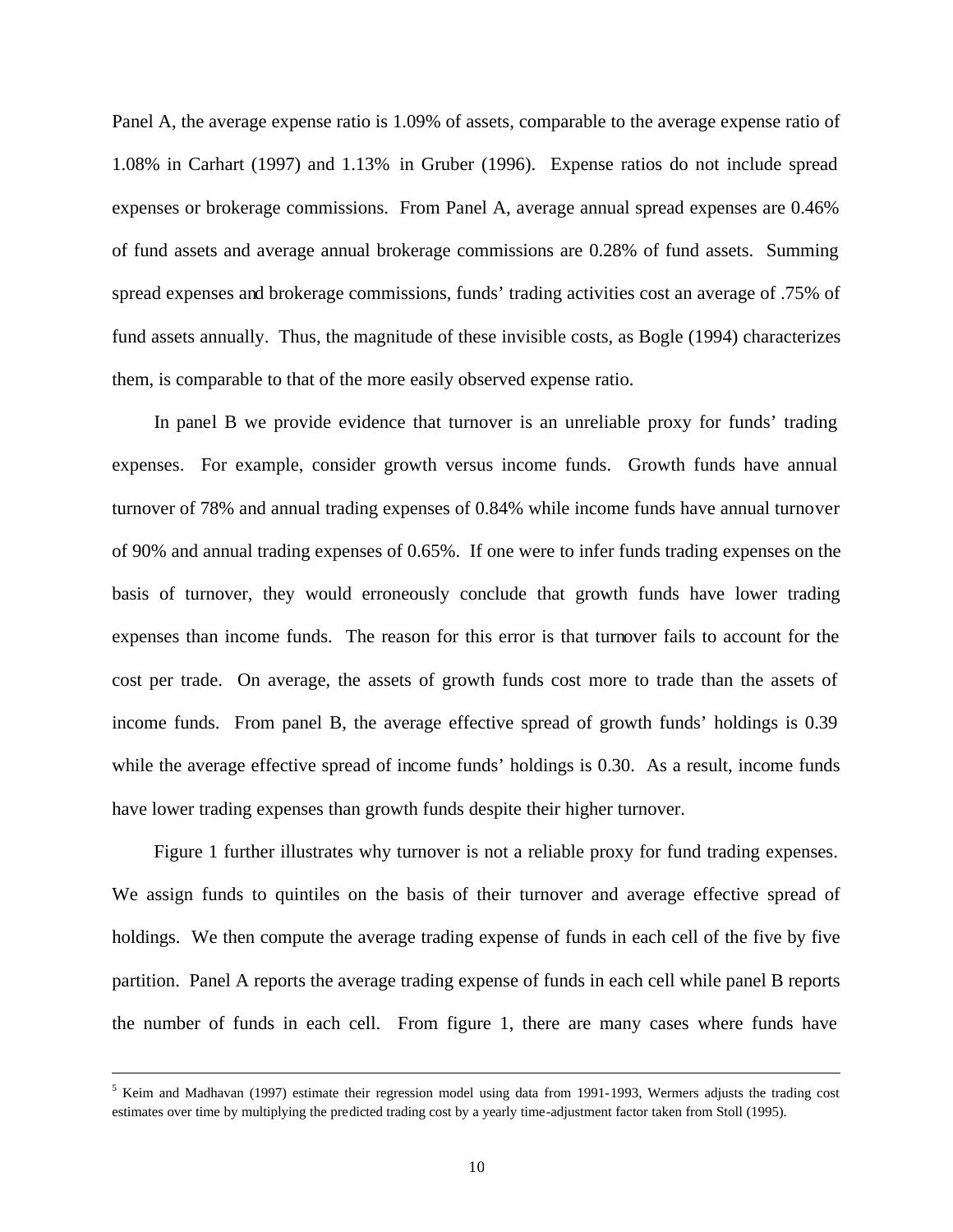relatively low turnover, yet due to their high cost per trade, have relatively high trading expenses. For example, funds in the lowest turnover quintile and highest average spread quintile, have higher trading expenses than half the sample funds. Similarly there are many cases where funds have relatively high turnover, yet due to their low cost per trade, have relatively low trading expenses. For example, funds in the highest turnover quintile and lowest spread quintile, have lower trading expenses than a fourth of the sample funds

Finally, in results not tabulated we examine the relation between fund trading expenses and its determinants (turnover and spread) using regression analysis. Specifically, we estimate crosssectional regressions of fund trading expenses on turnover and spread each year then take a timeseries average of the results. The average adjusted- $R^2$  from regressions of fund trading expenses on fund turnover is 0.68. By contrast, the average adjusted- $R^2$  from regressions of fund trading expenses on the product of turnover and average spread is .84. In summary, the evidence in section III suggests that funds trading expenses are of comparable magnitude to fund expense ratios and are not reliably captured by turnover. We now turn to an analysis of the relation between fund returns and fund trading expenses.

## **IV. Fund returns and fund trading expenses**

#### *A. Panel analysis*

To the extent that active fund managers possess superior information they should, at a minimum, recover their trading expenses. Table 3 presents panel data on the association between fund returns and trading expenses. In panel A we assign funds to quintiles each quarter based on trading expenses and in panel B we assign funds to quintiles each quarter based on turnover. In each panel we report annualized average expense ratios, spread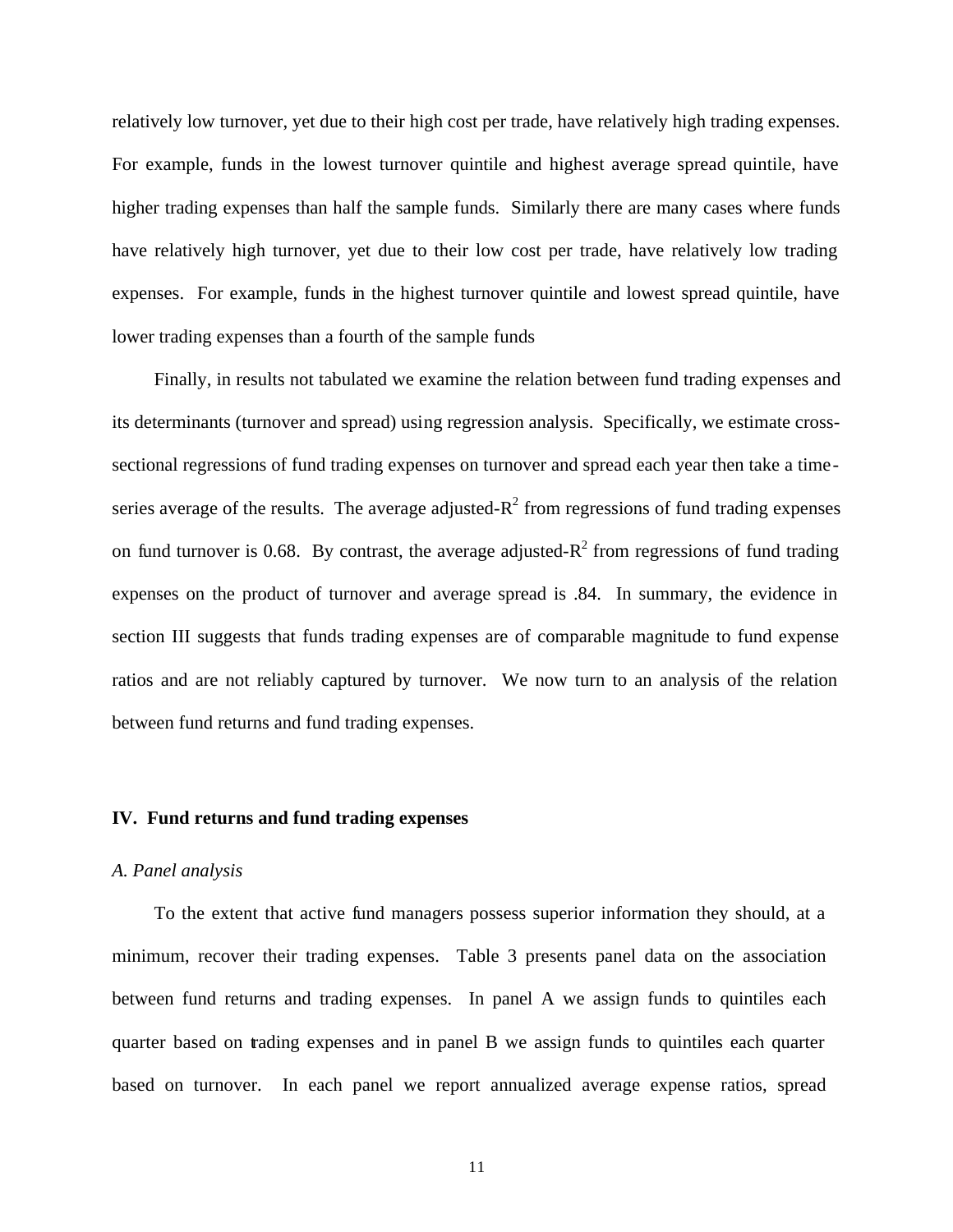expenses, brokerage commissions, and three measures of fund return performance: raw return, CAPM-adjusted return, and Carhart-adjusted return. Raw returns are fund returns net of expenses, fees (excluding load fees), and trading expenses. To compute adjusted returns we use the same procedure as Carhart (1997) for both the CAPM-adjusted returns and the Carhartadjusted returns.<sup>6</sup> Specifically, the Carhart-adjusted return for fund  $j$  in month  $t$  is,

Carhart adjusted return $_{j_t}$  ? R $_{j_t}$  ? R $_{F_t}$  ?  $b_{j_t21}$ RMRF $_t$  ?  $\dot{s}_{j_t21}$ SMB $_t$  ?  $h_{j_t21}$ HML $_t$  ?  $\dot{p}_{j_t21}$ PR1YR $_t$  $\begin{array}{cc} \begin{array}{cc} \mathbf{1} & \mathbf{1} & \mathbf{1} \\ \mathbf{2} & \mathbf{1} & \mathbf{1} \\ \mathbf{2} & \mathbf{1} & \mathbf{1} \end{array} \end{array}$  $(3)$ where  $R_{jt}$  is the return on fund *j* in month *t*,  $R_{Ft}$  is the three-month t-bill in month *t*,  $RMRF_{t}$ *SMB*<sub>*t*</sub>, *HML*<sub>*t*</sub>, are Fama and French's (1993) excess return on the market and factor mimicking portfolios for size and book-to-market, and *PR1YR<sup>t</sup>* is the Carhart (1997) factor-mimicking portfolio for one-year return momentum. We estimate the coefficients on the factor mimicking portfolios using three years of monthly data preceding month *t*. The CAPM-adjusted returns are calculated using the same procedure above but exclude the *SMB, HML* and *PR1YR* terms.

Sorting funds by trading expenses produces substantial variation in fund return performance. From panel A, the difference in Carhart-adjusted fund returns from the highest to lowest trading expense quintiles is a significantly negative 3.20%. However, one cannot attribute this difference in return performance solely to differences in trading expenses because of the high correlation between trading expenses and expense ratios. The difference in total fund costs from the highest to lowest trading cost quintiles is 1.83%. Of this, .49% is due to variation in expense ratios and 1.34% is due to variation in trading expenses. Nonetheless, the evidence of panel A suggests that funds fail to recover these costs.

Sorting funds by turnover produces much less variation in fund return performance. From panel B, the difference in Carhart-adjusted fund returns from the highest to lowest

 $\overline{a}$ 

 $6$  See page 66-67 of Carhart (1997) for this description.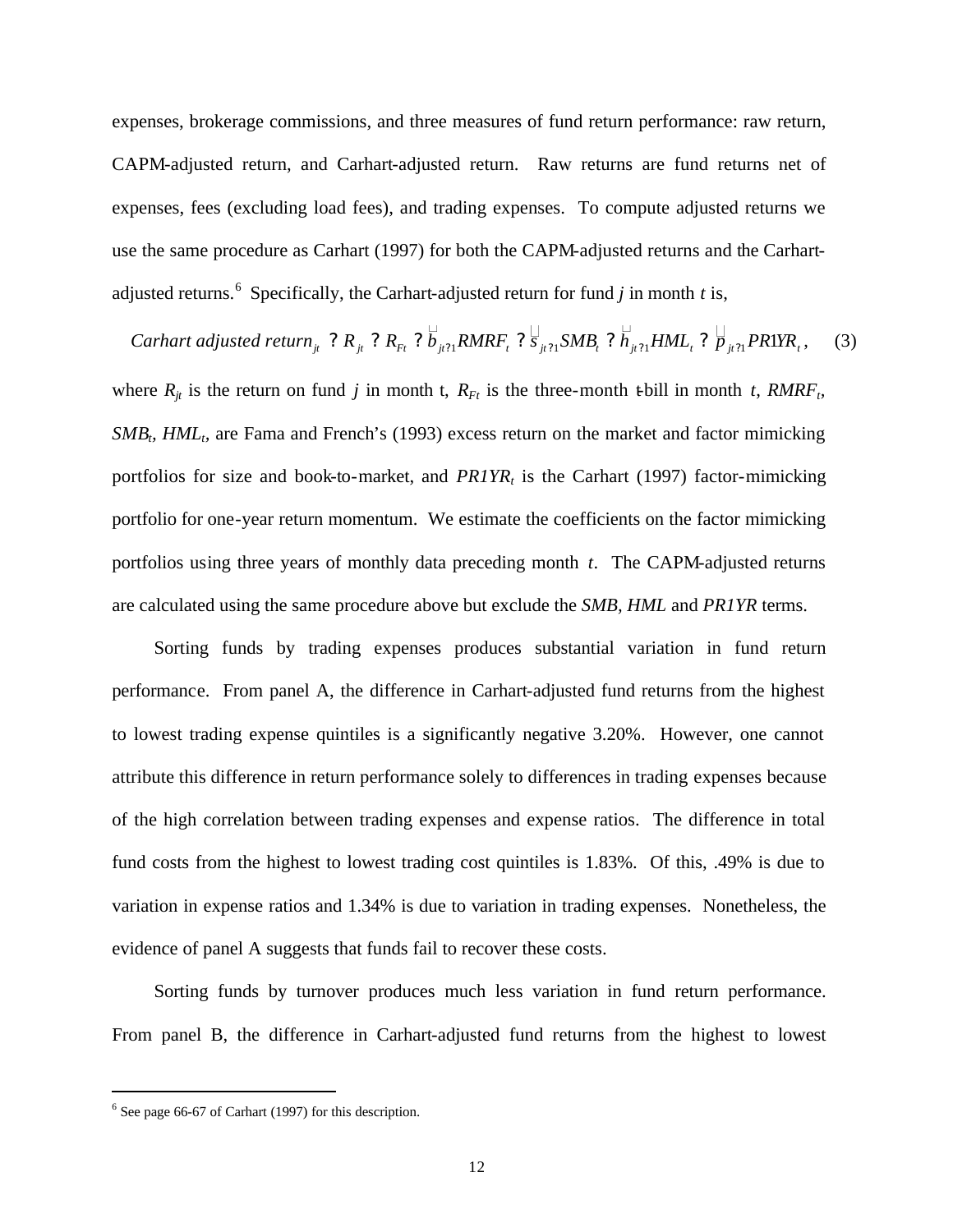turnover quintiles is an insignificant -.89%. Not surprisingly, sorting by turnover also produces less variation in fund costs. The difference in total fund costs from the highest to lowest turnover quintiles is 1.14%. Of this, .29% is due to variation in expense ratios and .86% is due to variation in trading expenses. Thus, the variation in both fund returns and fund costs captured by turnover is considerably less than that captured by our estimates of trading expenses. These results may explain the rather mixed evidence obtained when using turnover to explain fund returns.

As previously mentioned, Wermers (2000) also finds no variation in Carhart-adjusted returns when funds are sorted by turnover. Since Wermers does not sort funds by trading expenses, we do not know the relation between fund returns and trading expenses for his sample. Nonetheless, when we sort our sample funds using Wermers' estimates of trading expenses we find a significant negative 1.94% difference in Carhart-adjusted returns from the highest to lowest trading expense quintiles. Though not as strong as the results obtained using our estimates of trading expense, this result is consistent with our argument that inferences regarding the relation between fund returns and trading expenses are more powerful using direct estimates of trading expenses as opposed to turnover.

#### *B. Regression analysis*

The correlation between expense ratios and trading expenses observed in table 3 suggests that regression analysis is necessary to assess the relative merits of these variables in explaining fund returns. In this section we use Fama-MacBeth (1973) style regressions to more clearly isolate the association between mutual fund returns and trading expenses. Table 4 reports time-series averages of coefficient estimates from cross-sectional regressions of monthly fund returns on expense ratios, spread expenses, brokerage expenses, turnover, and a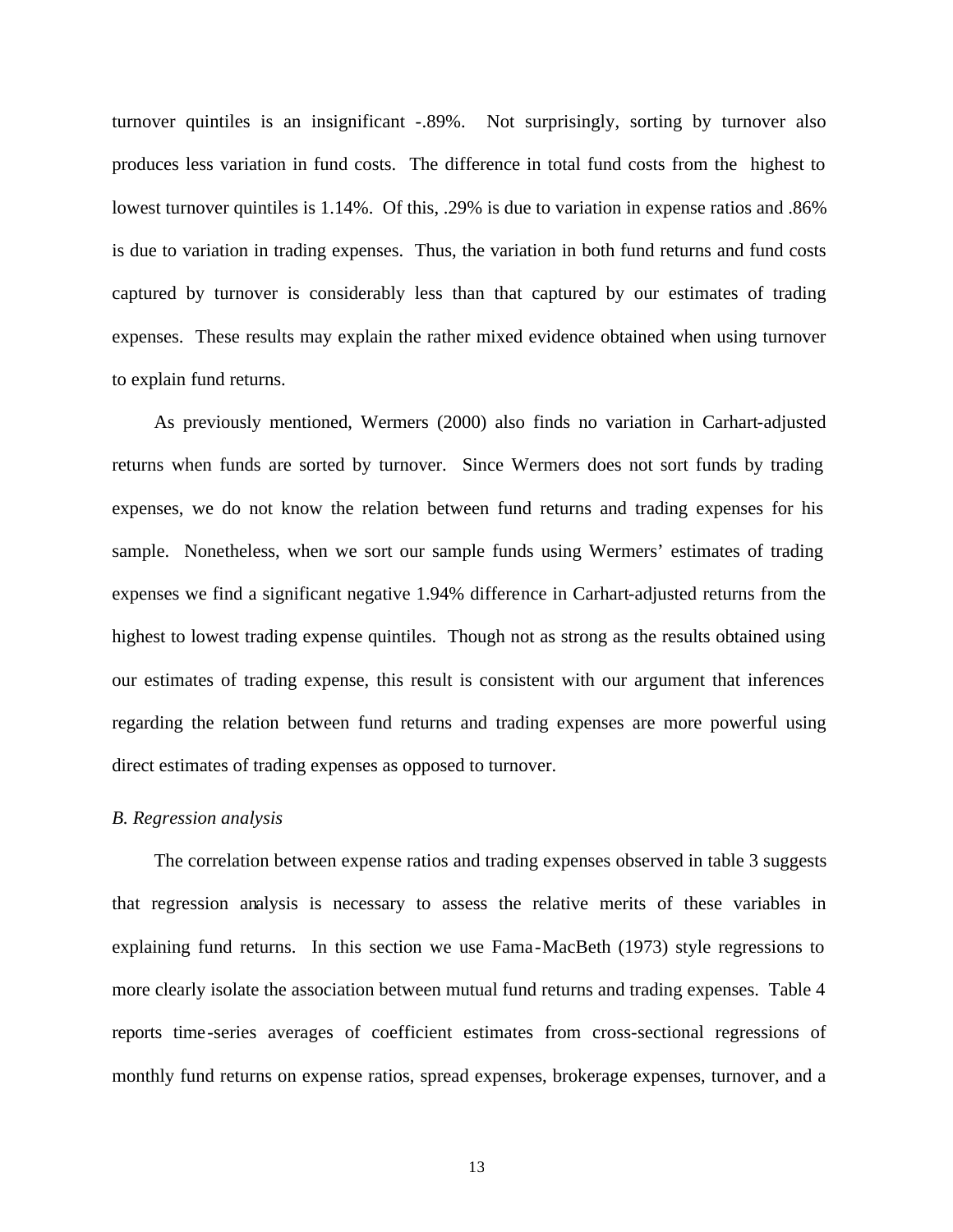new proxy for fund trading expenses created by multiplying fund turnover by the average effective spread of fund holdings.

From column 1 of table 4, the coefficient estimates from regressions of fund returns on expense ratios and turnover confirm the negative association between fund returns and expense ratios documented in prior studies. We find no evidence of a relation between fund returns and turnover. Some striking results emerge when we replace turnover with the direct estimates of fund trading expenses. From column 2 of table 4, the average coefficient estimates for spread expenses are negative and significant in all regressions. The coefficient estimates for brokerage expenses are significant in the regressions using Carhart-adjusted returns. Also note that, the coefficient estimates for expense ratios are now significant only in the regressions using CAPM-adjusted returns. This suggests that, in the absence of a reliable proxy for trading expenses, expense ratios capture some of the variation in fund trading expenses. Furthermore, the fact that turnover has no statistically discernible association with fund returns, while within the same sample, trading expenses are robustly associated with fund returns is consistent with our assertion that turnover is a weak proxy for funds' trading expenses.<sup>7</sup>

The levels of the coefficient estimates in table 4 provide evidence on the value of active fund management. A coefficient greater than 0 indicates that funds' return performance more than offsets their costs, a coefficient equal to 0 indicates that funds' return performance just cover their costs, while a coefficient equal to  $-1$  indicates that funds' return performance fail to recover any of their costs. The coefficient estimates on either spread expense or expense ratio are less than –1 for all return measures. In the case of the expense ratio we cannot reject the hypothesis that the coefficient on the expense ratio is equal to  $-1$  in any of the specifications

 $^7$  In our sample and using Wermers (2000) methodology to estimate transaction expenses, we find that there is also a significantly negative association between returns and transaction expenses.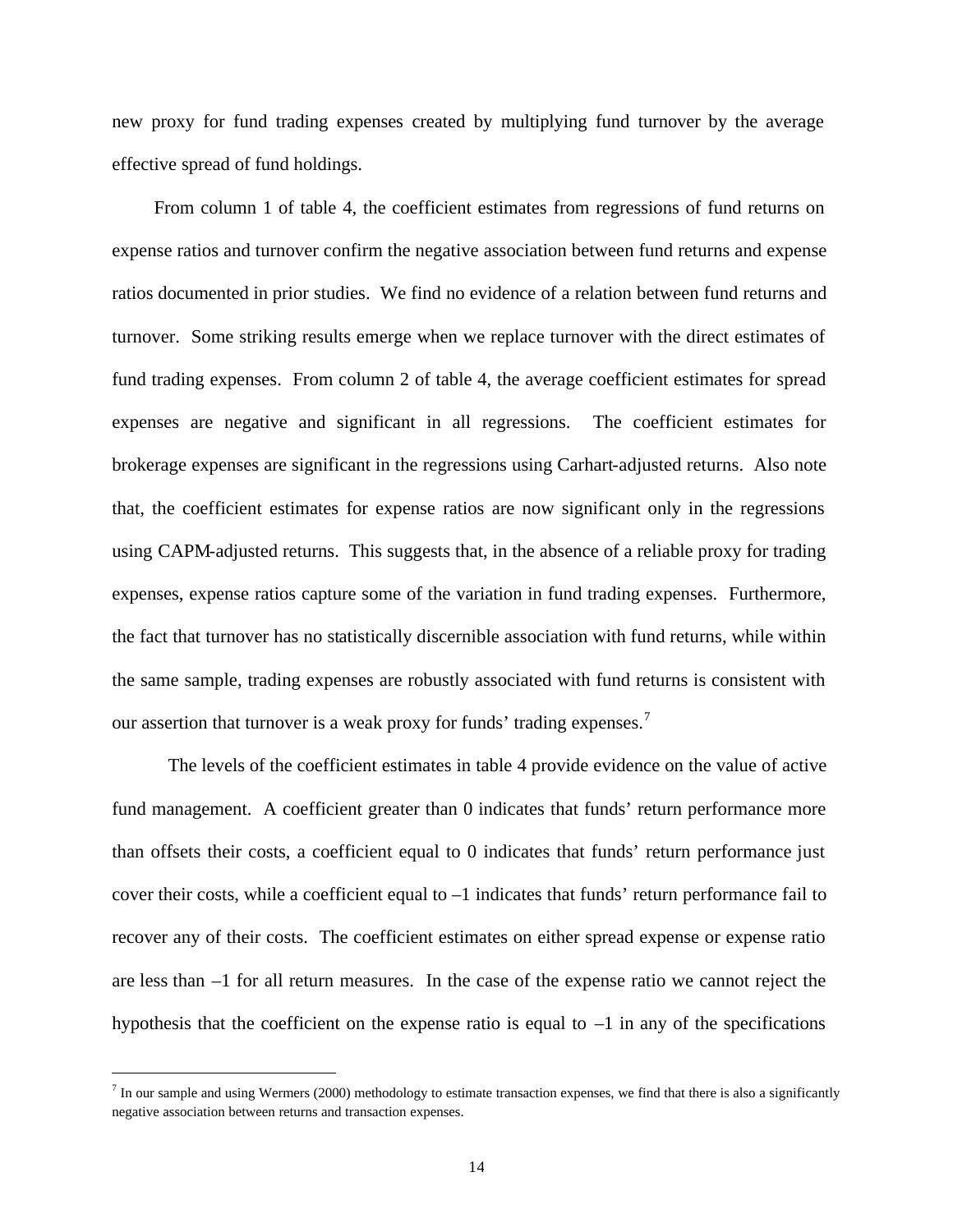that include spread expenses in the specification. These results are similar to Malkiel (1995) where he finds a coefficient on expense ratios of  $-1.92$  that is not statistically different from  $-1$ . For the CAPM adjusted returns the coefficient on spread expense is more than two standard errors below –1.

We find that trading expenses are an important variable for explaining fund returns and that turnover is an unreliable proxy for these costs. However, from a practical standpoint, trading expenses are difficult to estimate and not readily available from any data source. This raises the question: are there reliable proxies for fund trading expenses? From column 3 of table 4 we consider an alternative to our direct estimates of trading expenses -- the product of fund turnover and average effective spread of holdings. As with our direct estimates, this proxy variable is significantly negatively related to fund return performance in all specifications. Data on fund turnover is readily available. It is conceivable that fund information services could provide data on funds' average spread of holdings. Our evidence suggests that this proxy for trading expenses provides investors with information that is associated with mutual fund returns.

# **V. Conclusions**

Actively managed mutual funds thrive in the money management business. One possible explanation for their success is that fund managers' trades add value. As assumed in Grossman and Stiglitz (1980), this means that the abnormal return generated by trading exceeds the cost of trading. Our findings are at odds with this explanation. We find a strong negative relation between fund returns and trading expenses. In fact, we cannot reject the hypothesis that every dollar spent on trading expenses results in a dollar reduction in fund value.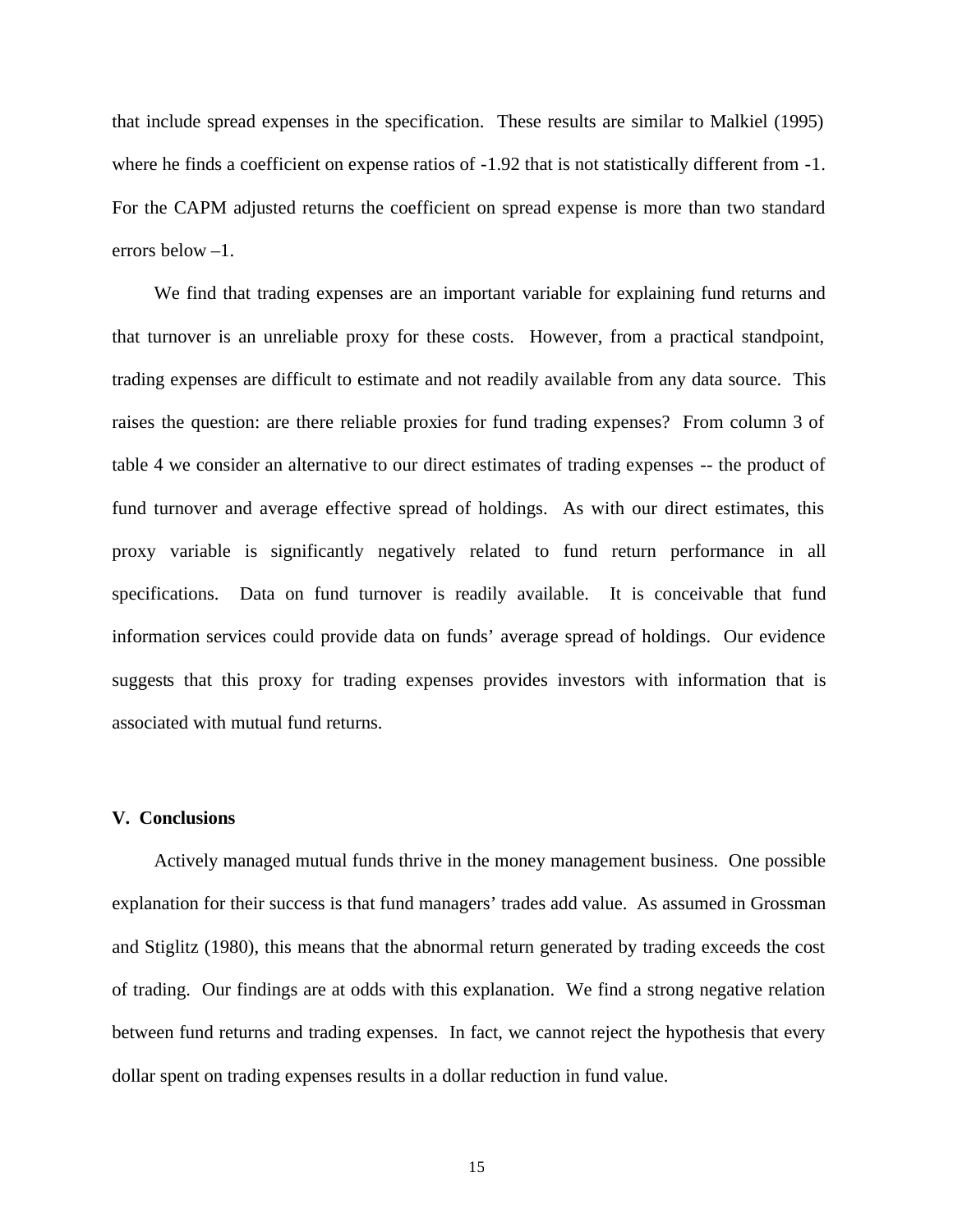Our results are consistent with the equilibrium developed in Dow and Gorton (1997). In their model portfolio managers have incentives to churn their portfolios even when no value maximizing trades are found. This churning arises because the optimal compensation contract cannot distinguish between portfolio managers who work hard and then optimally choose to do nothing, from managers that lack talent or shirk. As a result, managers trade even when the trade is an *ex ante* negative NPV proposition for fund investors.

In addition, fund managers are forced to make some trades. Edelen (1999) estimates that roughly a third of fund trades are for liquidity purposes and that these trades have a negative impact on funds' return performance. Thus, it is likely that part of the negative association between fund returns and trading expenses we find is due to liquidity trade. While this may be true, our evidence suggests that fund managers fail to recover any of their trading expenses. $8$ 

As previously mentioned, evidence from prior studies of the relation between fund returns and trading activity is mixed. The conflicting evidence on this issue raises dissonance for investors and academics alike. For example, Deli (2002) finds that fund manager compensation is positively related trading activity. He argues that high turnover funds utilize higher quality information and, thus, provide higher marginal product in asset management. Based on the presumption that turnover generates value, he suggests that managers of high turnover funds should receive higher compensation than managers of low turnover fund. Thus, how one interprets Deli's (2000) findings depends on the veracity of the proposition that turnover adds value.

<sup>&</sup>lt;sup>8</sup> A related methodological issue concerns the relation between fund performance and investor flow. It is possible that poor returns cause higher trading expenses because investors migrate out of funds with poor performance. This would impart a negative bias on our estimates of the relation between fund returns and trading expenses. However, Sirri and Tufano (1998) and Edelen (1999) report that while inflows tend to follow good performance, outflows are insensitive to poor performance. Thus, if anything this performance-flow effect imparts a positive bias on our estimates.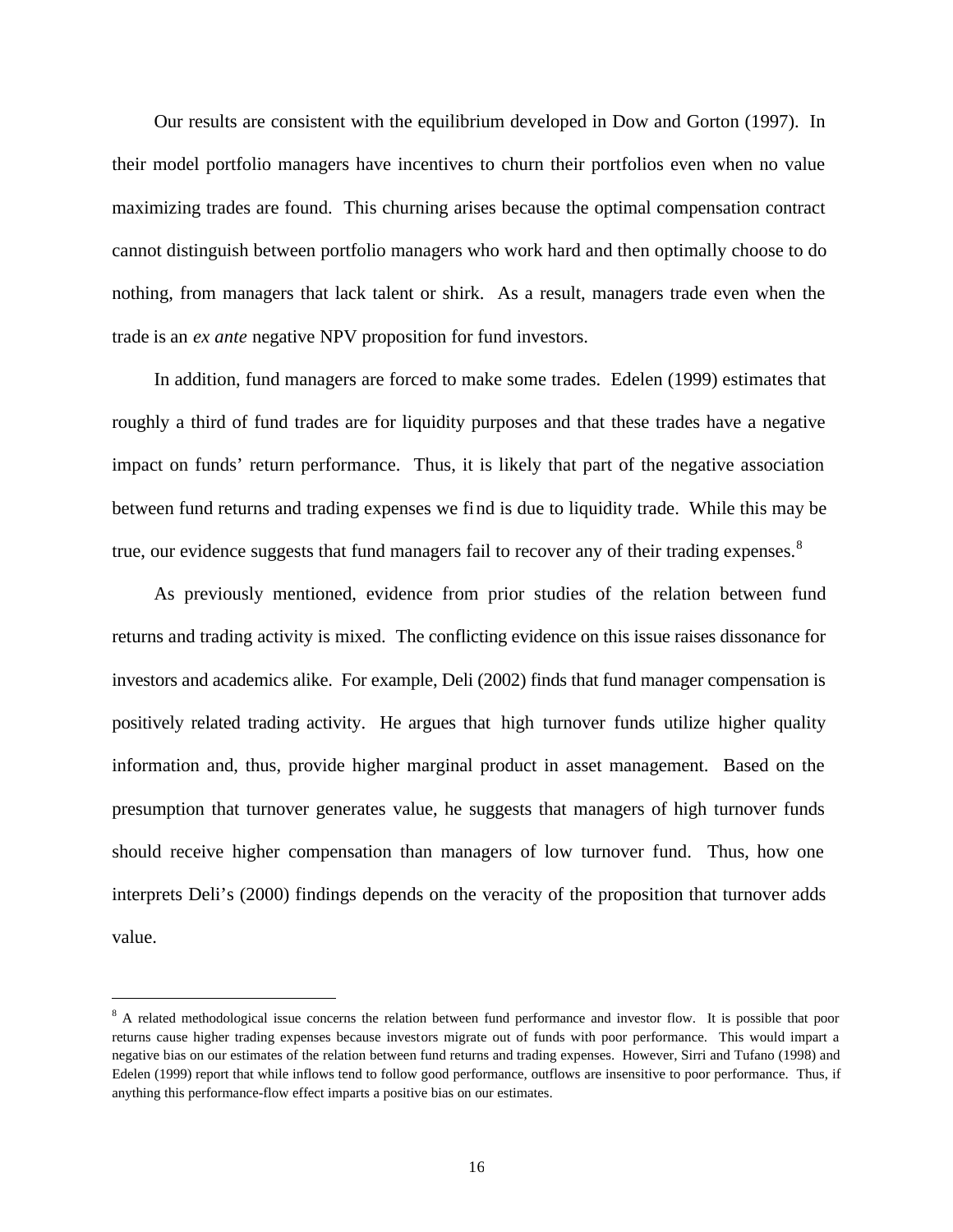In this paper we reject the hypothesis that active fund management enhances performance. We attribute our strong results to our more direct measure of fund trading expenses. In support of this conjecture, we note that in our sample we find a strong negative relation between fund returns and trading expenses, while we find no relation between fund returns and turnover. We believe that this study contributes important new evidence to the debate concerning the value of active fund management.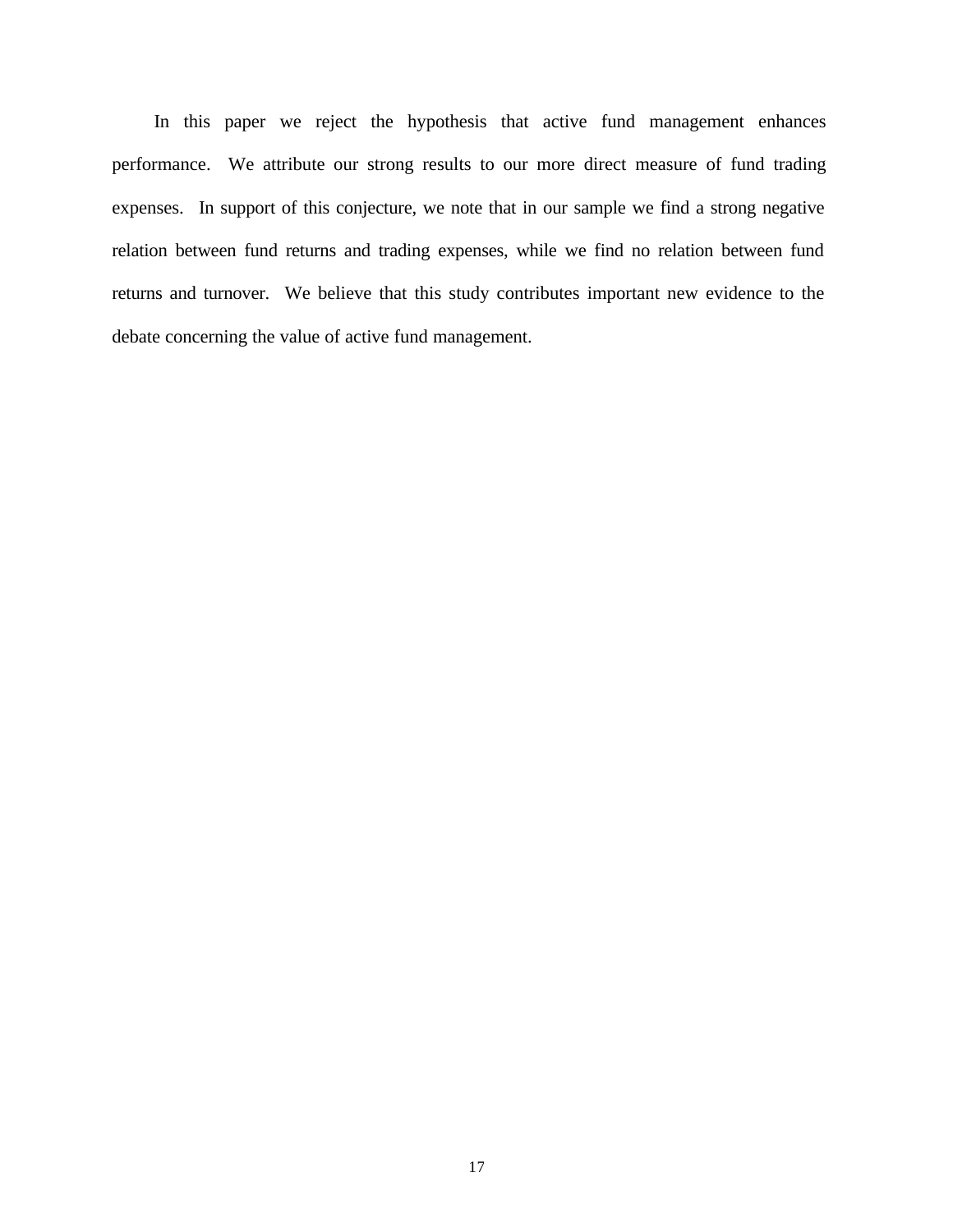# **References**

- Bogle, John C., Bogle on Mutual Funds: New Perspectives for the Intelligent Investor, Irwin Professional Publishing, 1994, Burr Ridge, IL.
- Carhart, Mark, 1997, On persistence in mutual fund performance, The Journal of Finance, 52, 1, 57-82.
- Chalmers, John, and Gregory Kadlec, 1998. An empirical examination of the amortized spread. The Journal of Financial Economics, 48, 2, 159-188.
- Chan, Louis K.C., Josef Lakonishok, 1995. The behavior of stock prices around institutional trades, Journal of Finance, 50, 1147-1174.
- Chen, Hsiu-Lang, Narasimhan Jegadeesh, and Russ Wermers, 2000, The Value of Active Mutual Fund Management: An Examination of the Stockholdings and Trades of Fund Managers, Journal of Financial and Quantitative Analysis, 35, 3, 343-368.
- Dahlquist, Magnus, Stefan Engström, and Paul Söderlind, 2000, Performance and characteristics of Swedish mutual funds, Journal of Financial and Quantitative Analysis, 35, 3, 409-423.
- Deli, Daniel N., 2001, Mutual Fund Advisory contracts: An Empirical Investigation, forthcoming in the Journal of Finance in February 2002.
- Daniel, Kent, Mark Grinblatt, Sheridan Titman, and Russ Wermers, 1997, Measuring mutual fund performance with characteristic-based benchmarks, The Journal of Finance, 52, 1035-1058.
- Del Guercio, Diane, 1996, The distorting effect of the prudent-man laws on institutional equity investments, Journal of Financial Economics, 40, 1, 31-62.
- Dow, James and Gary Gorton, 1997, Noise Trading, Delegated Portfolio Management, and Economic Welfare, Journal of Political Economy, 105, 5, 1024-1050.
- Edelen, Roger, 1999. Investor flows and the assessed performance of open-end mutual funds, Journal of Financial Economic, 53, 439-466.
- Elton, Edwin J., Martin J. Gruber, Sanjiv Das, and M. Hlavka, 1993, Efficiency with costly information: a reinterpretation of evidence from managed portfolios, Review of Financial Studies, 6,1, 1-22.
- Falkenstein, Eric G., 1996, Preferences for stock characteristics as revealed by mutual fund portfolio holdings, Journal of Finance, 51, 1, 111-135.
- Fama, Eugene .F., Kenneth .R. French, 1993. Common risk factors in the returns on bonds and stocks, Journal of financial economics 33, 3-53.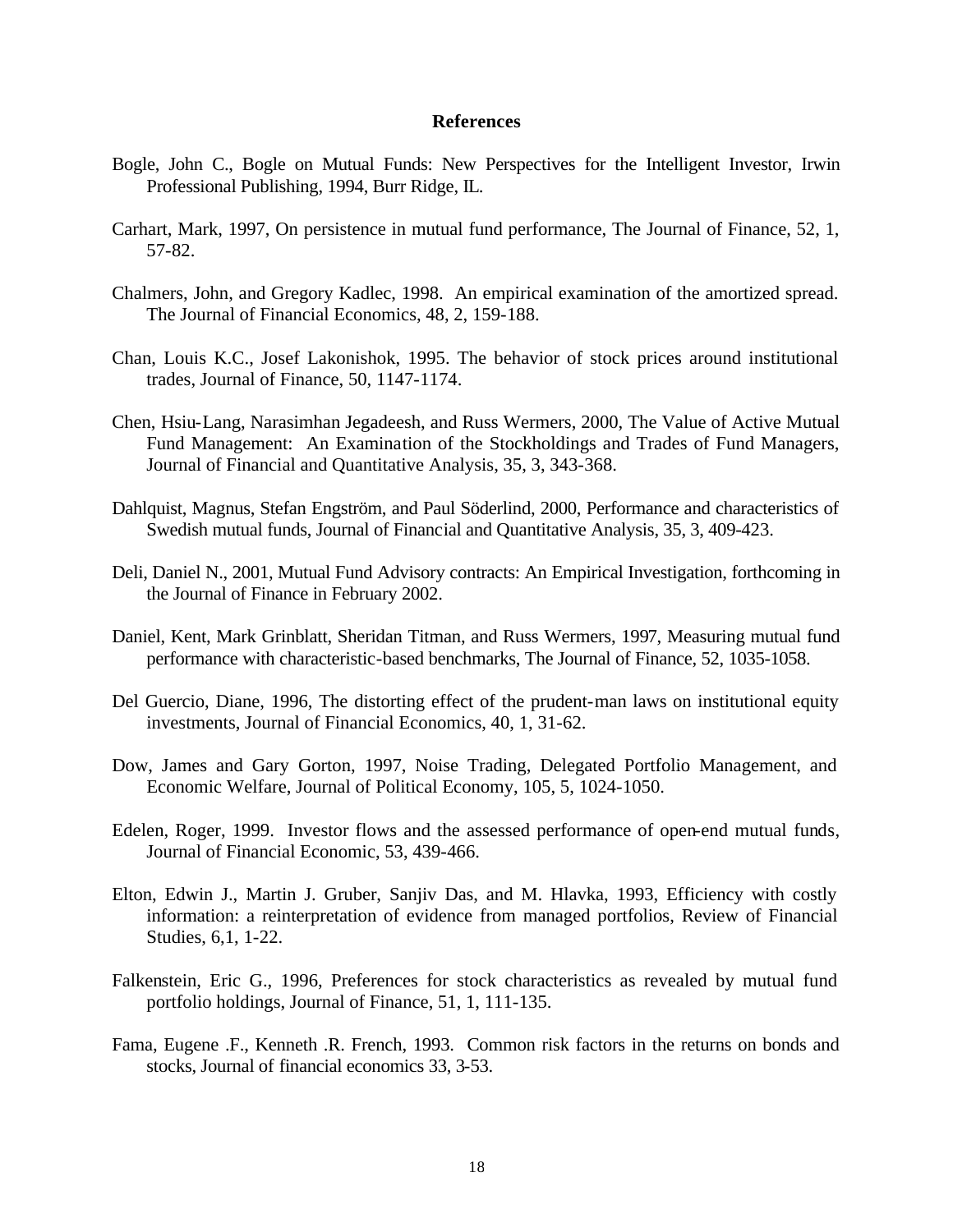- Fama, Eugene F. and J. MacBeth, 1973, Risk, return, and equilibrium: Empirical tests, Journal of Political Economy 81, 607-636.
- Gompers, Paul and Andrew Metrick, 1998, How are large institutions different from other investors? Why do these differences matter for Equity Prices and Returns? Working paper Harvard University and National Bureau of Economic Research.
- Grinblatt, Mark and Sheridan Titman, 1989, Mutual fund performance: An analysis of quarterly holdings, Journal of Business 62, 393-416.
- Grossman, Sanford, and Joseph Stiglitz, 1980, On the impossibility of informational efficient markets, American Economic Review, 70, 393-408.
- Gruber, Martin J., 1996, Another Puzzle: The Growth in Actively Managed Mutual Funds, The Journal of Finance, 51, 783-810.
- Jensen, Michael C., 1968, The performance of mutual funds in the period 1945-1964, Journal of Finance, 23, 389-416.
- Keim, Don B. and Anath Madhavan, 1997, Transactions Costs and Investment Style: An Inter-Exchange Analysis of Institutional Equity Trades, Journal of Financial Economics, 46, 265- 292.
- Malkiel, Burton G., 1995, Returns from investing in equity mutual funds 1971 to 1991, Journal of Finance, 50, 549-572.
- Sirri, Erik and Peter Tufano, 1998, Costly search and mutual fund flows, Journal of Finance, 53, 1589-1622.
- Wermers, Russ, 1999, Mutual Fund herding and the Impact on Stock Prices, Journal of Finance, 54, 581-622.
- Wermers, Russ, 2000, Mutual fund performance: An empirical decomposition into stockpicking talent, style, transactions costs and expenses, Journal of Finance, 55, 4, 1655-1695.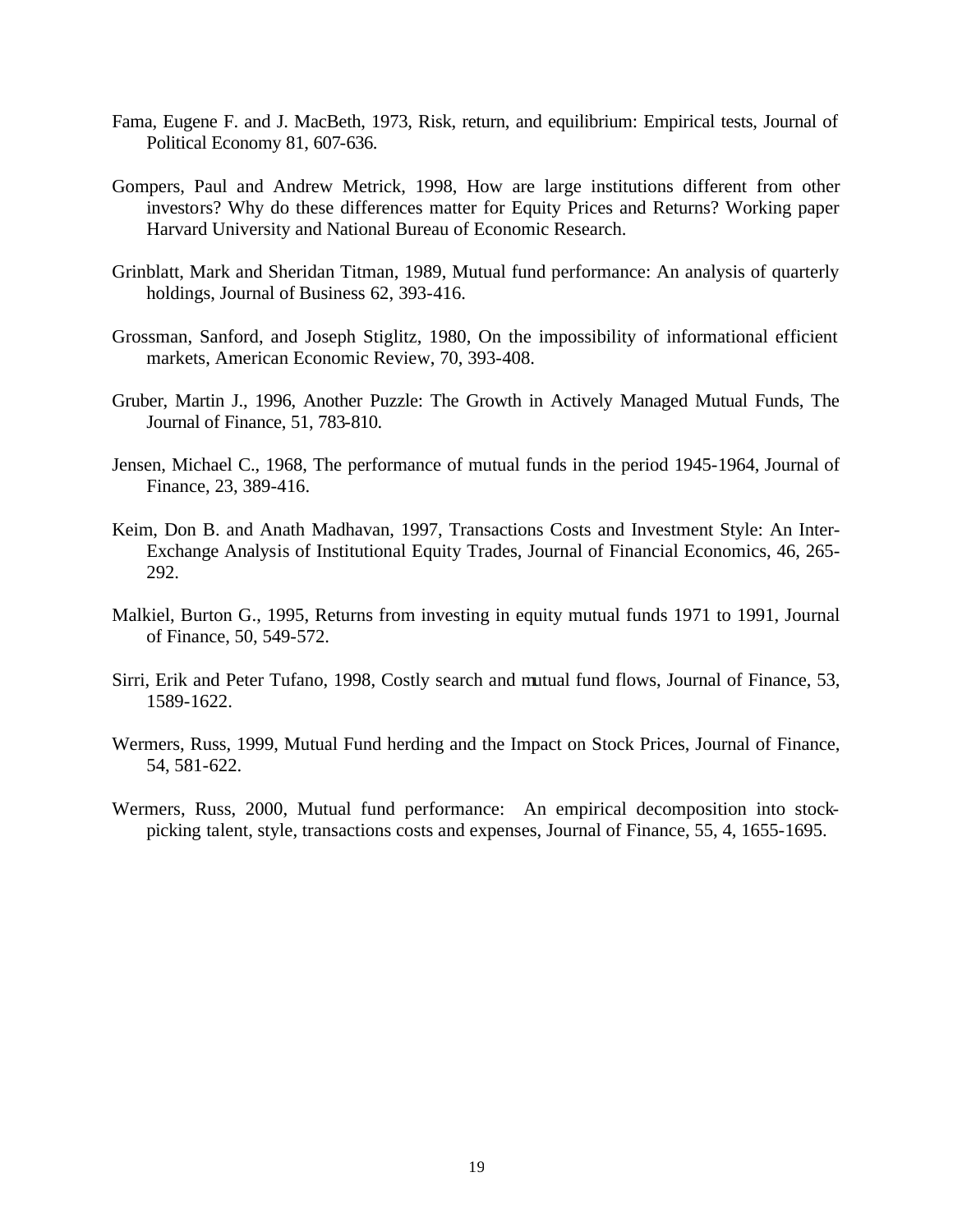## **Table 1 Sample Characteristics Panel A: Comparison of sample funds to the CRSP mutual fund database**

This table compares sample funds to funds on the CRSP mutual fund database. From CRSP, we identify mutual funds investing more than 50% of their assets in common stocks during 1987. We exclude funds that have an investment policy that is money market, government securities, C & I, bonds, tax-free money market, preferred, and bond and preferred. The CRSP sample includes 341 funds. For consistency, we drop 40 of our 132 sample funds for this comparison because the sample funds do not pass the 50% equity screen during 1987. The columns labeled CRSP represent the 341 funds in the CRSP universe. All data are obtained from the CRSP database. Turnover, expenses, and returns, are annualized. Dead funds refer to funds that are merged or liquidated prior to December 1998.

| Fund objective               | CRSP  | Sample | Year of inception | <b>CRSP</b> | Sample |
|------------------------------|-------|--------|-------------------|-------------|--------|
| <b>Maximum Capital Gains</b> | 16%   | 21%    | Before 1980       | 47%         | 52%    |
| Growth                       | 46%   | 35%    | 1980 to 1985      | 32%         | 27%    |
| Growth $&$ income            | 24%   | 29%    | 1985              | 6%          | 8%     |
| Income                       | 8%    | 10%    | 1986              | 5%          | 5%     |
| I-G                          | 6%    | 5%     | 1987              | 10%         | 8%     |
| Other characteristics        |       |        | Dead funds        |             |        |
| Ratio of equity to assets    | 84%   | 83%    | No                | 89%         | 89%    |
| Turnover                     | 87%   | 86%    | Yes               | 11%         | 11%    |
| Expenses                     | .99%  | 0.92%  |                   |             |        |
| Returns                      | 7.85% | 7.14%  |                   |             |        |
| Assets (millions)            | 490   | 513    |                   |             |        |

#### **Panel B: Sample funds' stock holdings**

This table characterizes the stock holdings of the sample mutual funds. Number of stocks is the average number of stocks held in the fund portfolio. Standard deviation is the annualized monthly standard deviation of return. Effective spread is the average effective spread of each stock over the quarters in which the stock is held. Prior year return is the raw return of the stock in the year prior to the observation. Rank variables are calculated by assigning each stock holding to deciles based on the universe of stocks available on CRSP (NYSE/AMEX/NASDAQ) (1 low, 10 high). We report the time-series average of the ranks during the sample period 1985-1990.

| $\sqrt{ }$<br>$N=132$ Funds         | $\circ$<br>Mean | 10%     | o<br>25% | Median | 75%   | 90%   |
|-------------------------------------|-----------------|---------|----------|--------|-------|-------|
| Number of Stocks                    | 82              | 39      | 55       | 73     | 98    | 132   |
| Market Value Equity (millions)      | 4,662           | 547     | 2,514    | 4,804  | 7,608 | 8,674 |
| Rank                                | 9.2             | 7.0     | 7.9      | 8.5    | 8.8   | 8.9   |
| Price                               | 39              | 23      | 33       | 40     | 46    | 51    |
| Rank                                | 8.7             | 7.6     | 8.3      | 8.9    | 9.3   | 9.6   |
| <b>Standard Deviation of return</b> | .36             | .27     | .30      | .34    | .39   | .47   |
| Rank                                | 3.6             | 2.2     | 2.7      | 3.3    | 4.2   | 5.3   |
| Dividend Yield                      | 3.0%            | 1.0%    | 1.9%     | 3.0%   | 4.0%  | 4.6%  |
| Rank                                | 7.0             | 5.0     | 6.0      | 7.3    | 8.0   | 8.7   |
| <b>Effective Spread</b>             | .46%            | .29%    | .33%     | .40%   | .50%  | .62%  |
| Rank                                | 2.11            | 1.3     | 1.5      | 1.8    | 2.4   | 3.2   |
| Beta                                | 1.03            | .80     | .90      | 1.01   | 1.15  | 1.28  |
| Rank                                | 5.35            | 4.2     | 4.8      | 5.3    | 6.0   | 6.6   |
| Prior year return                   | .20             | $.10\,$ | .14      | .18    | .26   | .35   |
| Rank                                | 6.8             | 6.1     | 6.4      | 6.7    | 7.1   | 7.5   |
| Book-to-market                      | .62             | .45     | .51      | .62    | .72   | .78   |
| Rank                                | 5.1             | 4.0     | 4.5      | 5.2    | 5.8   | 6.3   |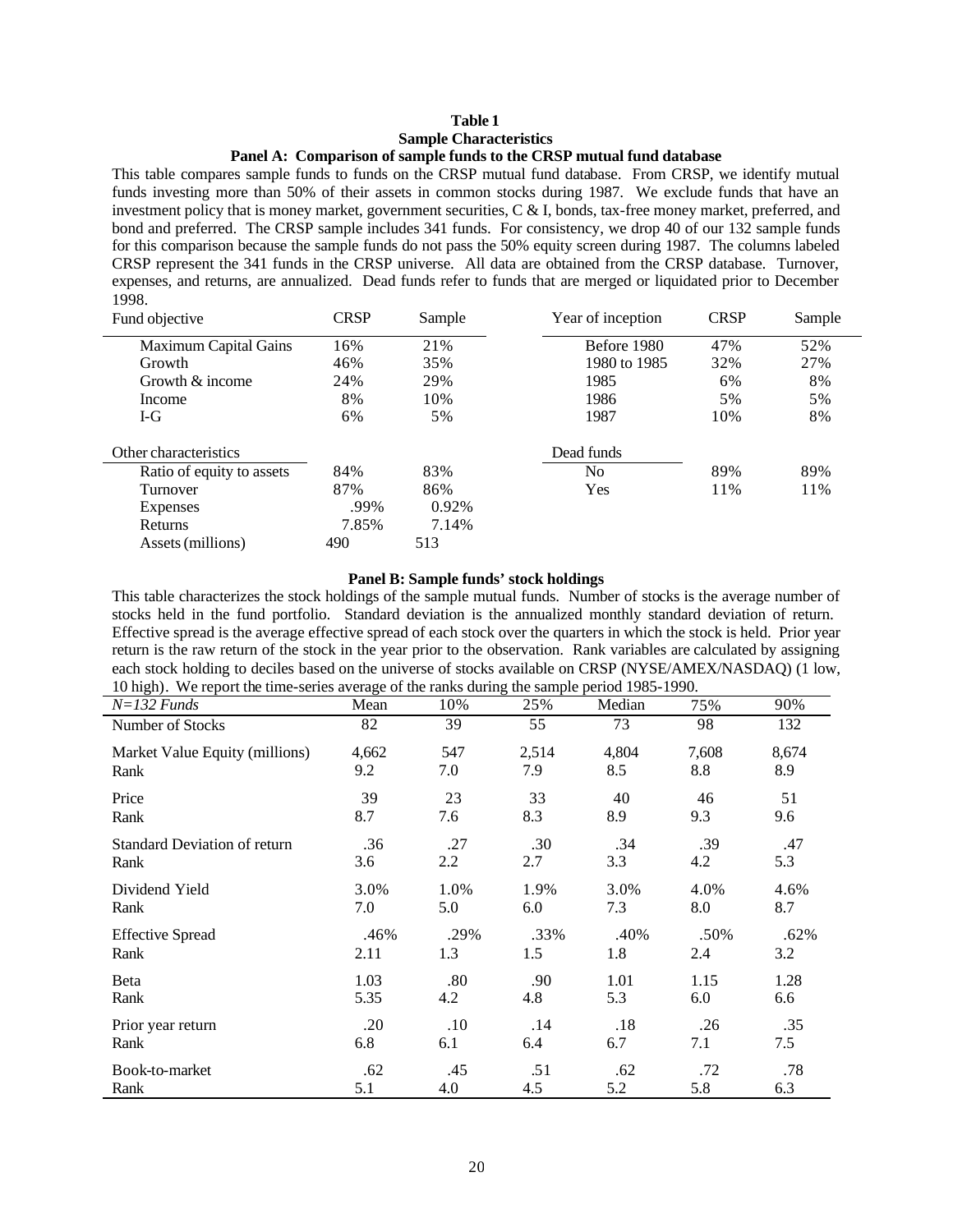## **Table 2 Sample Expense Ratios, Trading Expenses, Turnover and Effective Spreads Panel A: Full Sample**

This table presents summary statistics for variables germane to funds' operating costs. Expense ratio is annual expenses scaled by fund assets as reported by CRSP and does not include sales charges (loads). Spread expenses are the product of effective spreads and the dollar trade size summed over all trades in a given year, for a given fund, scaled by fund assets. Brokerage commissions are obtained from SEC N-SAR reports. Total fund costs are the sum of the expense ratio, spread costs, and brokerage commissions. Turnover is the minimum of purchases or sales divided by fund assets that CRSP reports. The weighted average spread is a weighted average of the effective spreads for the stocks each fund holds. Data are averaged over time for each fund, then cross-sectional statistics are computed. All units are in percent.

| Data (% of fund assets)      | Mean | 10% | 25%  | Median | 75%  | 90%  |
|------------------------------|------|-----|------|--------|------|------|
|                              |      |     |      |        |      |      |
| Expense ratio $(1.09=1.09%)$ | 1.09 | .66 | .85  | 1.04   | 1.30 | 1.49 |
| Spread expenses              | .46  | .13 | .24  | .38    | .60  | .88  |
| Brokerage commissions        | .28  | .07 | .15  | .26    | .34  | .54  |
| Spread + Brokerage           | .75  | .28 | .44  | .67    | 1.01 | 1.29 |
| <b>Total Fund Costs</b>      | 1.84 | .99 | 1.36 | 1.74   | 2.26 | 2.61 |
| Turnover                     | 79   | 15  | 35   | 64     | 103  | 156  |
| Weighted Average Spread      | .38  | .26 | .28  | .32    | .39  | .54  |

#### **Panel B: By Investment Objective**

The descriptive statistics of panel A are reported by investment objective as assigned by CRSP. We use the label aggressive growth where CRSP uses maximum capital gains. I-G appears to be synonymous with an investment objective of balanced.

| <b>Fund characteristics</b>    | <b>Aggressive</b> | Growth | Growth &      | Income | $I-G$ |
|--------------------------------|-------------------|--------|---------------|--------|-------|
|                                | Growth            |        | <b>Income</b> |        |       |
| Expense ratio                  | 1.16%             | 1.16%  | 0.96%         | 0.99%  | 1.09% |
| Spread expenses                | 0.64%             | 0.51%  | 0.34%         | 0.33%  | 0.16% |
| Brokerage commissions          | 0.32%             | 0.33%  | $0.22\%$      | 0.31%  | 0.08% |
| Spread + Brokerage             | .96%              | .84%   | .56%          | .65%   | .24%  |
| <b>Total Fund Expenditures</b> | 2.12%             | 1.99%  | 1.52%         | 1.64%  | 1.33% |
| Turnover                       | 95                | 78     | 62            | 90     | 71    |
| Weighted Average Spread        | .48%              | .39%   | .29%          | .30%   | .29%  |
| Number of funds                | 32                | 48     | 33            |        | 8     |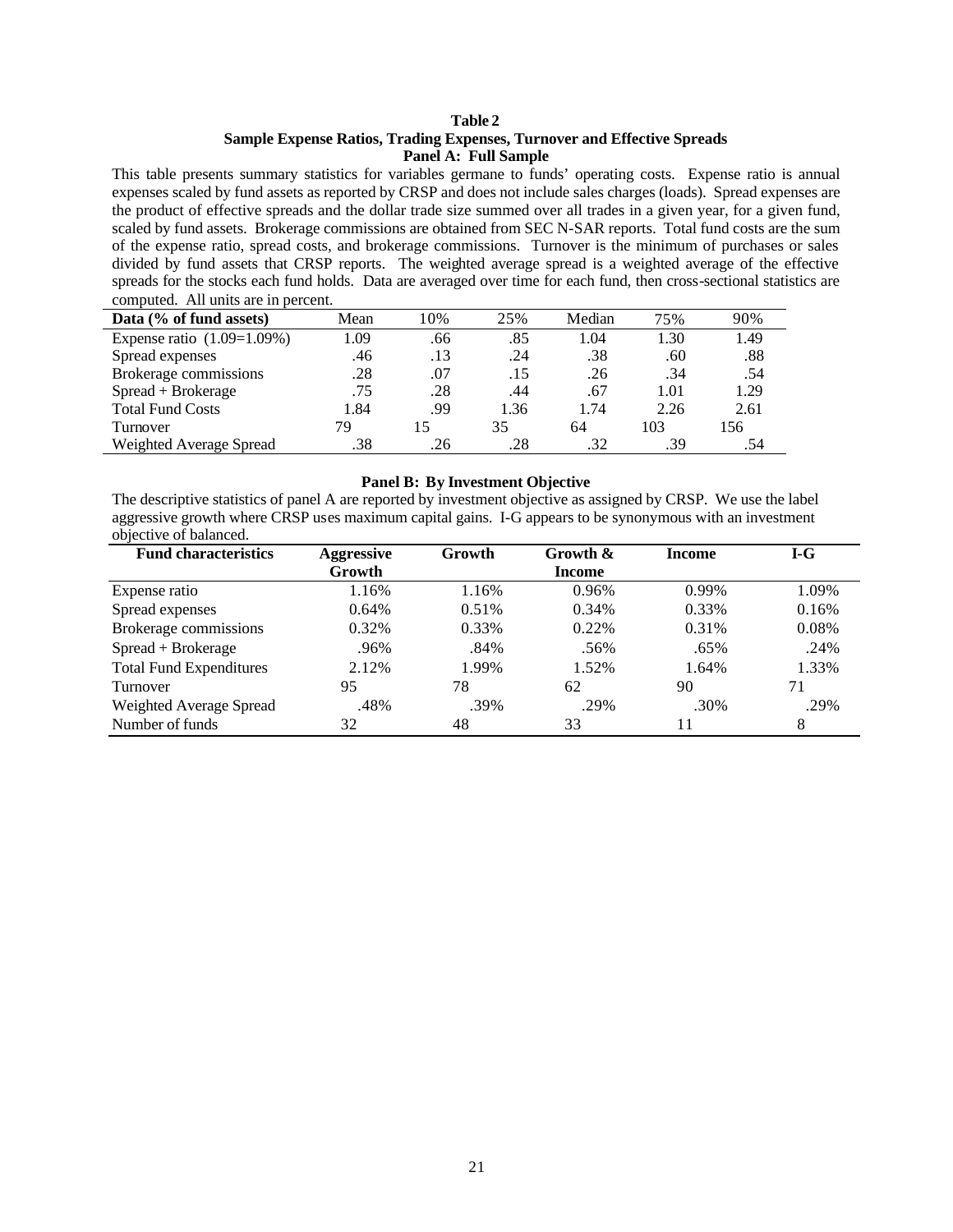#### **Table 3 Average Fund Returns by Trading Expenses and Turnover Quintiles**

Funds are assigned to quintiles each quarter on the basis of trading expenses (panel a) and turnover (panel b). The table presents the average expense ratio, spread expense, brokerage commission, and return for funds in each quintile. Expense ratios are obtained from CRSP. Spread expenses are effective spreads times dollar trade size summed over all trades in a given year, for a given fund, scaled by total assets. Brokerage commissions are obtained from SEC N-SAR reports. Total costs are the sum of expense ratios, spread expenses, and brokerage commissions. Carhart adjusted returns are raw fund returns minus the predicted return from the four-factor model presented in Carhart (1997). CAPM adjusted returns are raw fund returns minus the expected return from the CAPM. t-statistics are reported which test the hypothesis that the mean quintile 1 value minus the mean quintile 5 value is zero. The turnover quintiles exclude 4.6% of the observations because of missing CRSP turnover. All data are annualized.

|                              | (a) Trading Expense Quintile |           |           |           | t-statistic | (b) Turnover Quintiles |           |           |           |           | t-statistic |            |
|------------------------------|------------------------------|-----------|-----------|-----------|-------------|------------------------|-----------|-----------|-----------|-----------|-------------|------------|
|                              |                              |           |           |           |             | $(Q1-Q5)$              |           |           |           |           |             | $(Q1-Q5)$  |
| Expense Ratio                | 0.76%                        | 0.94%     | 1.05%     | 1.13%     | $1.24\%$    | $-33.06**$             | $0.90\%$  | 0.87%     | 1.01%     | 1.15%     | 1.19%       | $-20.03**$ |
| Spread expenses              | 0.12%                        | 0.24%     | 0.35%     | 0.54%     | 0.98%       | $-63.51**$             | 0.24%     | 0.29%     | 0.41%     | 0.52%     | 0.78%       | $-39.00**$ |
| Brokerage commissions        | $0.08\%$                     | 0.18%     | 0.26%     | 0.34%     | 0.56%       | $-52.39**$             | 0.16%     | 0.18%     | 0.25%     | 0.34%     | 0.48%       | $-33.60**$ |
| <b>Total Costs</b>           | .96%                         | 1.36%     | 1.66%     | 2.01%     | 2.79%       | $-78.66**$             | 1.30%     | 1.35%     | 1.68%     | 2.02%     | 2.44%       | -43.84**   |
| Carhart Adjusted Returns     | $0.22\%$                     | $-1.00\%$ | $-1.24\%$ | $-2.50\%$ | $-3.42\%$   | $4.31**$               | $-1.56\%$ | $-0.79\%$ | $-1.16\%$ | $-2.03\%$ | $-2.45\%$   | .97        |
| <b>CAPM Adjusted Returns</b> | $-0.29\%$                    | $-1.20%$  | $-1.73\%$ | $-3.50\%$ | $-4.95\%$   | $4.80**$               | $-2.61\%$ | $-1.77\%$ | $-2.13%$  | $-2.48%$  | $-2.71\%$   | .10        |
| Returns                      | 13.86%                       | 14.20%    | 13.28%    | 12.12%    | 10.78%      | 1.23                   | 12.54%    | 12.91%    | 13.77%    | 12.80%    | 12.19%      | .14        |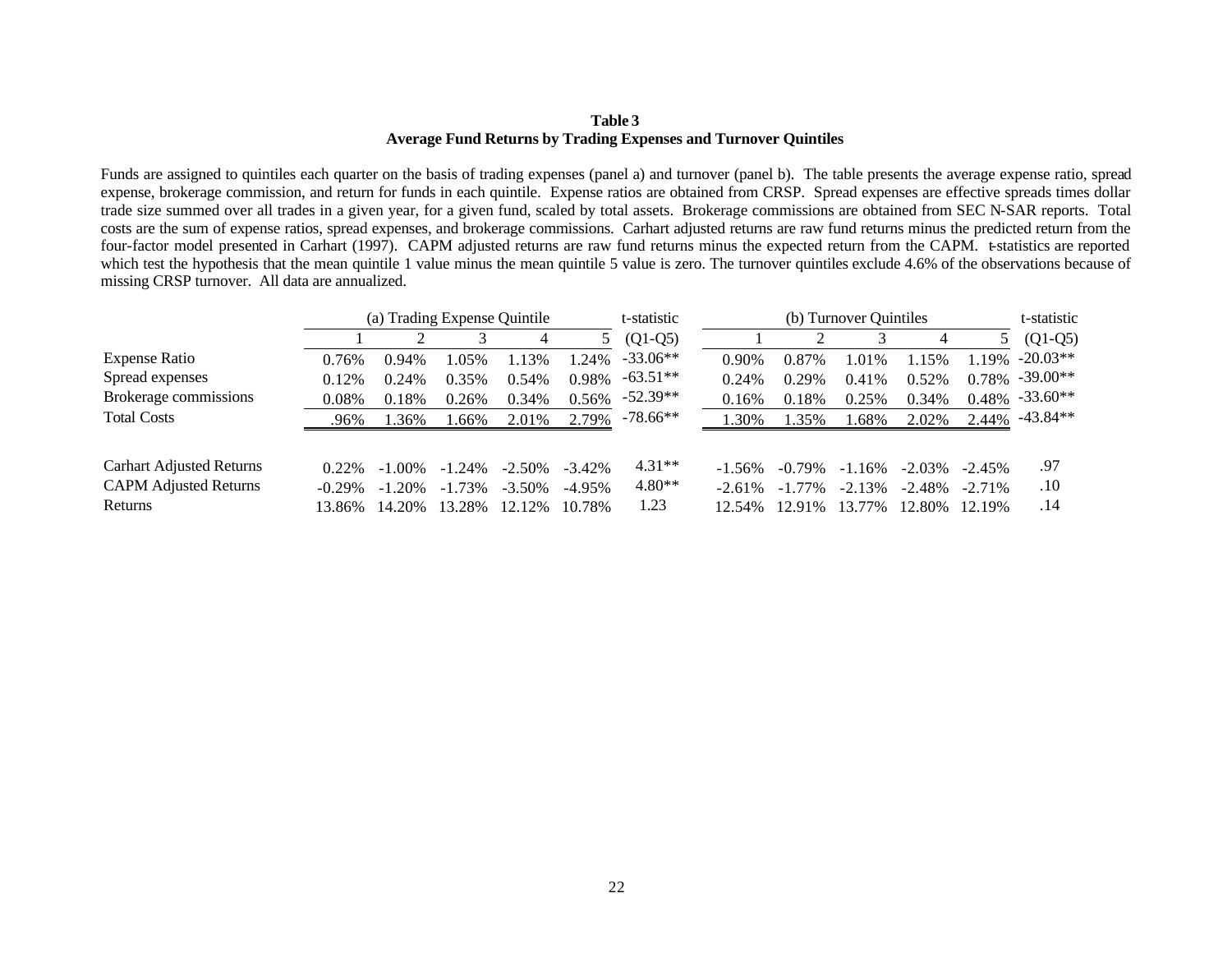## **Table 4: Fund Returns, Expense Ratios, Turnover, and Trading Expenses**

This table reports Fama-MacBeth (1973) style time-series averages of coefficients from 65 cross-sectional regressions of monthly fund returns on expense ratios, turnover and trading expense variables. Raw fund returns are unadjusted returns measured net of fund expenses, fees, and transaction costs (excluding load fees). CAPM-adjusted returns are raw fund returns minus the expected return as specified by the CAPM. Carhart-adjusted returns are raw fund returns minus the expected return as specified by a four-factor model used in Carhart (1997). Expense ratios and turnover are obtained from CRSP. Spread expenses are effective spreads times dollar trade size summed over all trades in a given year, for a given fund, scaled by total assets. Brokerage commissions are obtained from SEC N-SAR reports. Average spread is the value-weighted average effective spread of the fund's stock holdings. \* Indicates p-value < 10% and \*\* indicates p-value < 5%.

| <b>Independent</b>           |           | <b>Carhart-adjusted Returns</b> |           | <b>CAPM-adjusted Returns</b> |                |            | <b>Raw Fund Returns</b> |                |           |  |
|------------------------------|-----------|---------------------------------|-----------|------------------------------|----------------|------------|-------------------------|----------------|-----------|--|
| variables                    |           | $\mathfrak{D}$                  | 3         |                              | $\mathfrak{D}$ | 3          |                         | $\mathfrak{D}$ | 3         |  |
|                              |           |                                 |           |                              |                |            |                         |                |           |  |
| Intercept                    | $.14\%**$ | $.14\%**$                       | $.14\%**$ | $.17\%**$                    | $.23\%**$      | $.21\%**$  | 1.27%**                 | 1.29%**        | 1.29%**   |  |
|                              | (1.89)    | (2.08)                          | (2.06)    | (2.23)                       | (2.82)         | (2.71)     | (2.32)                  | (2.43)         | (2.40)    |  |
| <b>Expense Ratio</b>         | $-3.01**$ | $-1.01$                         | $-1.62**$ | $-5.04**$                    | $-2.54**$      | $-2.00**$  | $-3.77**$               | $-1.59$        | $-1.50$   |  |
|                              | $(-4.39)$ | $(-1.49)$                       | $(-2.61)$ | $(-3.96)$                    | $(-2.58)$      | $(-2.39)$  | $(-2.46)$               | $(-1.43)$      | $(-1.40)$ |  |
| <b>Fund Turnover</b>         | $-.0053$  |                                 |           | .0048                        |                |            | .0021                   |                |           |  |
|                              | $(-.72)$  |                                 |           | (.65)                        |                |            | (.33)                   |                |           |  |
| <b>Spread Expenses</b>       |           | $-2.35**$                       |           |                              | $-5.13**$      |            |                         | $-3.32*$       |           |  |
|                              |           | $(-2.16)$                       |           |                              | $(-2.96)$      |            |                         | $(-1.88)$      |           |  |
| <b>Brokerage Commissions</b> |           | $-3.78**$                       |           |                              | 1.06           |            |                         | $-.09$         |           |  |
|                              |           | $(-2.22)$                       |           |                              | (.56)          |            |                         | $(-.05)$       |           |  |
| Avg Spread*Turnover          |           |                                 | $-6.53**$ |                              |                | $-10.48**$ |                         |                | $-7.09**$ |  |
|                              |           |                                 | $(-3.02)$ |                              |                | $(-3.38)$  |                         |                | $(-2.20)$ |  |
| Avg adj.- $R^2$              | 2.02%     | 3.10%                           | 2.66%     | 3.07%                        | 7.33%          | 6.66%      | 2.81%                   | 7.25%          | 6.40%     |  |
| Median adj.- $R^2$           | .40%      | 1.46%                           | 1.11%     | 2.01%                        | 4.34%          | 3.88%      | 1.07%                   | 4.96%          | 3.32%     |  |